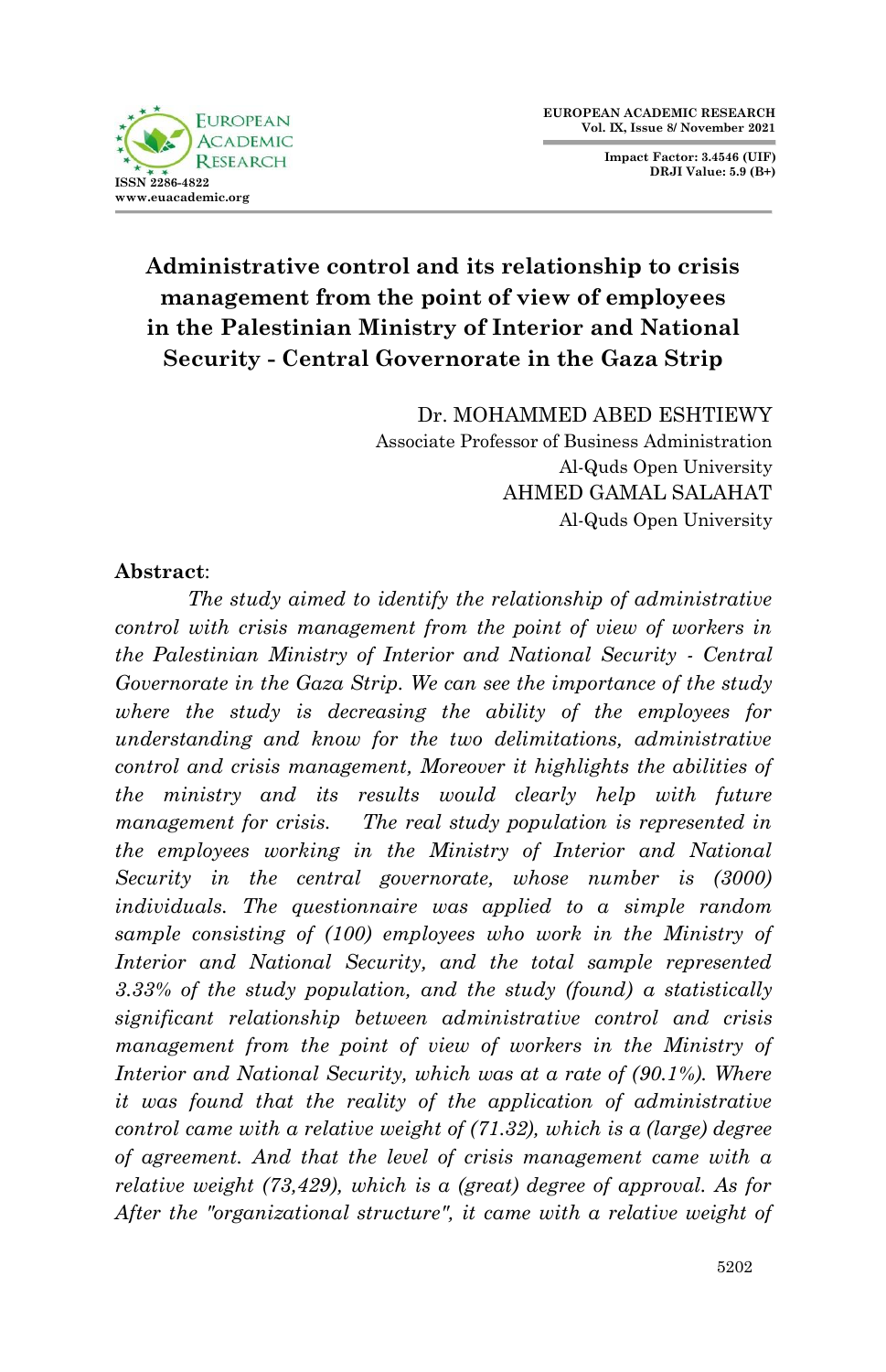*(72.35), which is a degree of approval (great), and there is a statistically significant relationship with management, which was (77.4%). as mentioned After "controlling tools and means" with a relative weight of (74.42), which is a (large) degree of agreement., and that his Statistically significant relationship with crisis management, which was (73.6%). As for the "requirements to achieve the effectiveness of control", it came with a relative weight of (75.37), which is a degree of approval (great), and there is also a statistically significant relationship with crisis management, which was at a rate of (86.6%). The results showed that there were no statistically significant differences at the level of significance (α≤0.05) between the responses of the study sample members about administrative control and its relationship to crisis management due to the variables (gender, age), while there are differences due to the variable (number of years of service), which came in favor of the category that served in the ministry (from 5- less than 10 years). The study came out with a number of recommendations, the most important of which was to give sufficient powers to the workers to carry out their work, provided that the tasks correspond to the requirements of the job, through the distribution of tasks and jobs among the employees of the Ministry of Interior. It also recommended the need to focus on the use of personal observation and administrative supervision as a control tool, through the practical application of the principles and theories of successful management control. She recommended the necessity of a comprehensive survey of the ministry's work environment to identify indicators of the possibility of crises, from daily studies of the course of events and facts around the ministry. Although the study recommended to do more future researches to inform about different variable as strategic management ,or administrative information management ,or technology and its relationship to crisis management at the ministry of interior and national security.* 

**Keywords**: administrative control, crisis management

## **INTRODUCTION:**

Management science is one of the sciences that has a direct relationship to organizing and managing the affairs of societies and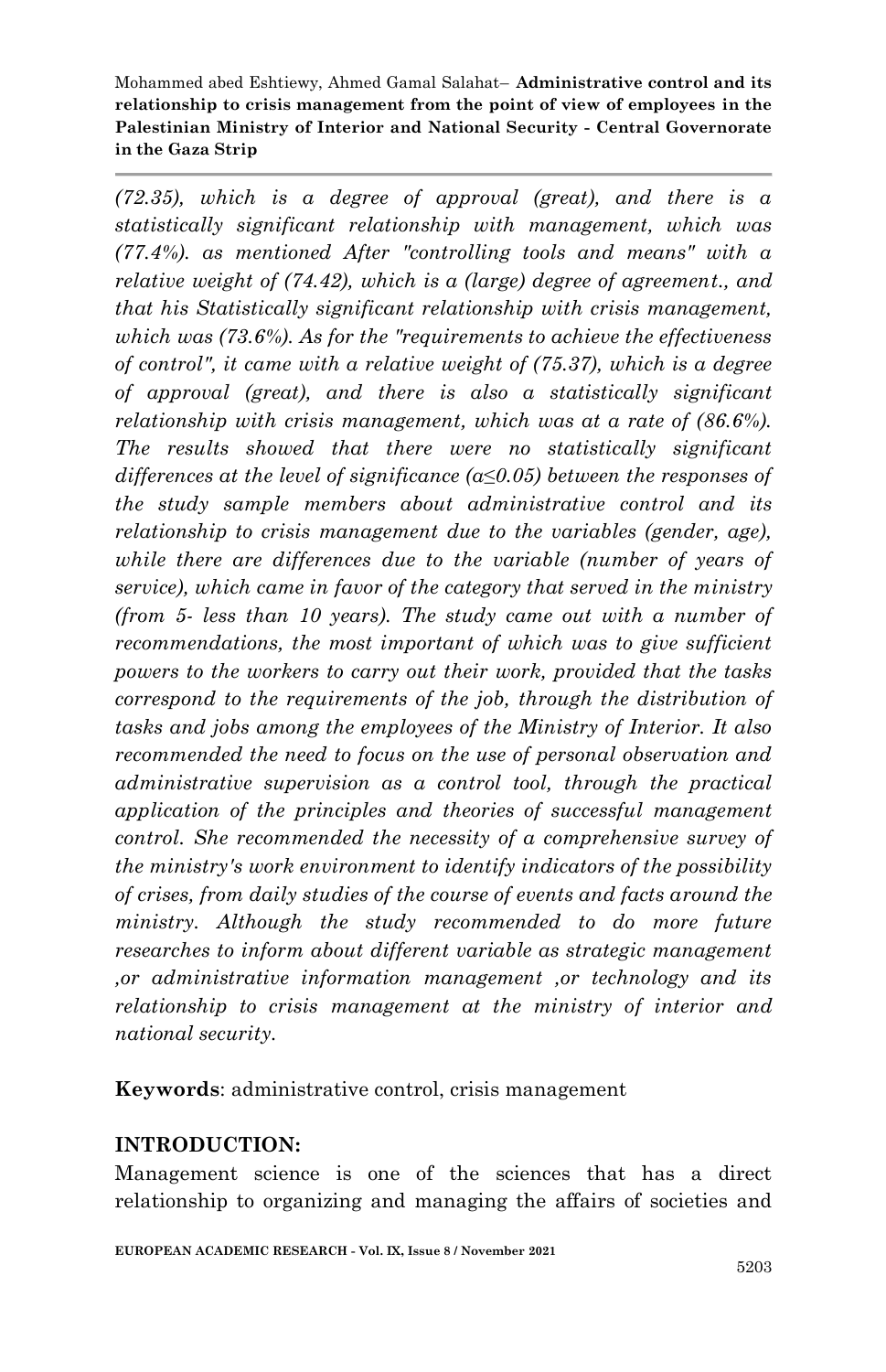people alike. One of the important situations that societies are exposed to are times of crises and disasters that occur to society during successive periods of time. Which requires wise and effective management to confront these crises and develop solutions to them. These disasters, with their various names, are considered a threat to the work of the organization and threaten its ability to compete. The organization's ability and efficiency are measured by the extent to which it is able to deal with crises effectively during the different stages of the crisis. And the scientific method in crisis management is the most sure way to control and direct it in the interest of the entity or the crisis community, and the discretionary or enthusiastic methods alone have become insufficient to deal with modern crises due to their complexity and intertwining (Ibrahim, 2020: 53). Which requires careful practice of particularly administrative process operations administrative control, which seeks to identify the strengths and weaknesses in the work of institutions and the conformity of their actual performance with what is planned. And from here administrative control is considered an effective administrative system for the success of the work of the institution and increasing its productivity, because it monitors the performance of the institution in times of crises and disasters, within the institution in which the employees work. This was confirmed by (Salwar and Mahmoud, 2019: 112), where he explained that the administrative control is represented in: The activity you do Administration In the organization to ensure that the work is going in accordance with the policies and plans established to achieve the goal and to disclose distractions in the organization and work on fix it. Noting that the contemporary control processes monitor any indicators that may lead to subsequent crises and work to prevent the crisis before it occurs.

**The study Problem:** He suffers Processes that help in ensuring the readiness of the administrative components in dealing with the crises that the society suffers from. In light of what was mentioned, the study problem can be formulated in the following main question: What is the relationship of administrative control with crisis management from the point of view of workers in the Palestinian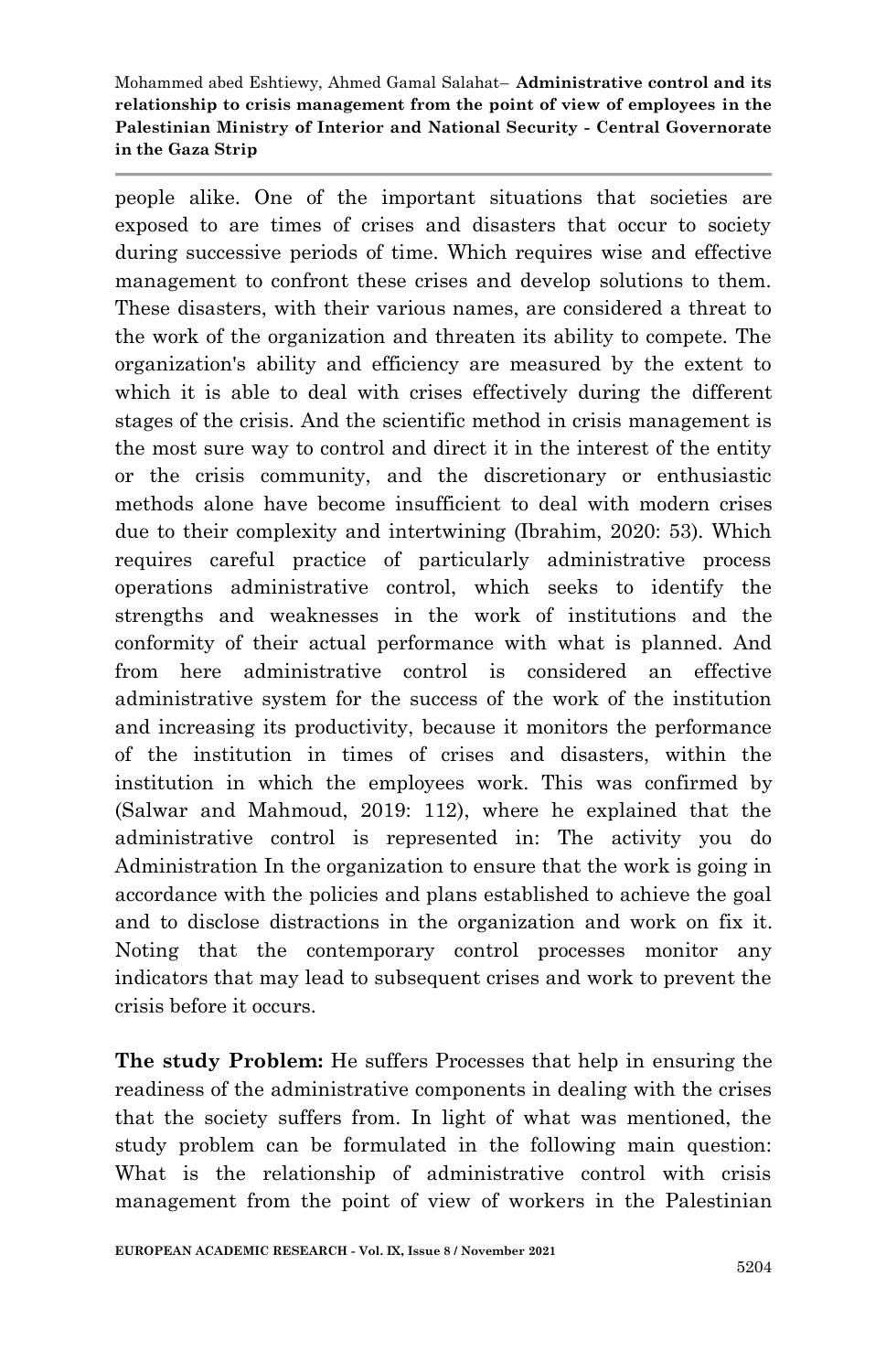Ministry of Interior and National Security - the central governorate in the Gaza Strip? In order to answer this question, it was necessary to answer the following sub-questions:

What is the reality of administrative control from the point of view of employees of the Ministry of Interior and National Security?

What is the reality of crisis management from the point of view of workers in the Ministry of Interior and National Security?

Is there a statistically significant relationship at the significance level  $(\alpha \leq 0.05)$  between administrative control and crisis management from the point of view of workers in the Ministry of Interior and National Security?

Are there differences in the responses of the sample members towards the relationship of administrative control with crisis management from the point of view of workers in the Palestinian Ministry of Interior and National Security, according to the variables (age, gender, years of service)?

### **Study hypotheses:**

**The first main premise: There is no statistically significant relationship at the level of significance (α≤0.05) between administrative control and crisis management from the point of view of workers in the Ministry of Interior and National**  Security. In order to verify this hypothesis, it was necessary to verify the following sub-hypotheses:

There is no statistically significant relationship at the level of significance ( $\alpha \leq 0.05$ ) between the organizational structure and crisis management from the point of view of workers in the Ministry of Interior and National Security.

There is no statistically significant relationship at the level of significance  $(\alpha \leq 0.05)$  between the tools and means of control and crisis management from the point of view of workers in the Ministry of Interior and National Security.

There is no statistically significant relationship at the level of significance  $(a \le 0.05)$  between the requirements to achieve the effectiveness of control and crisis management from the point of view of workers in the Ministry of Interior and National Security.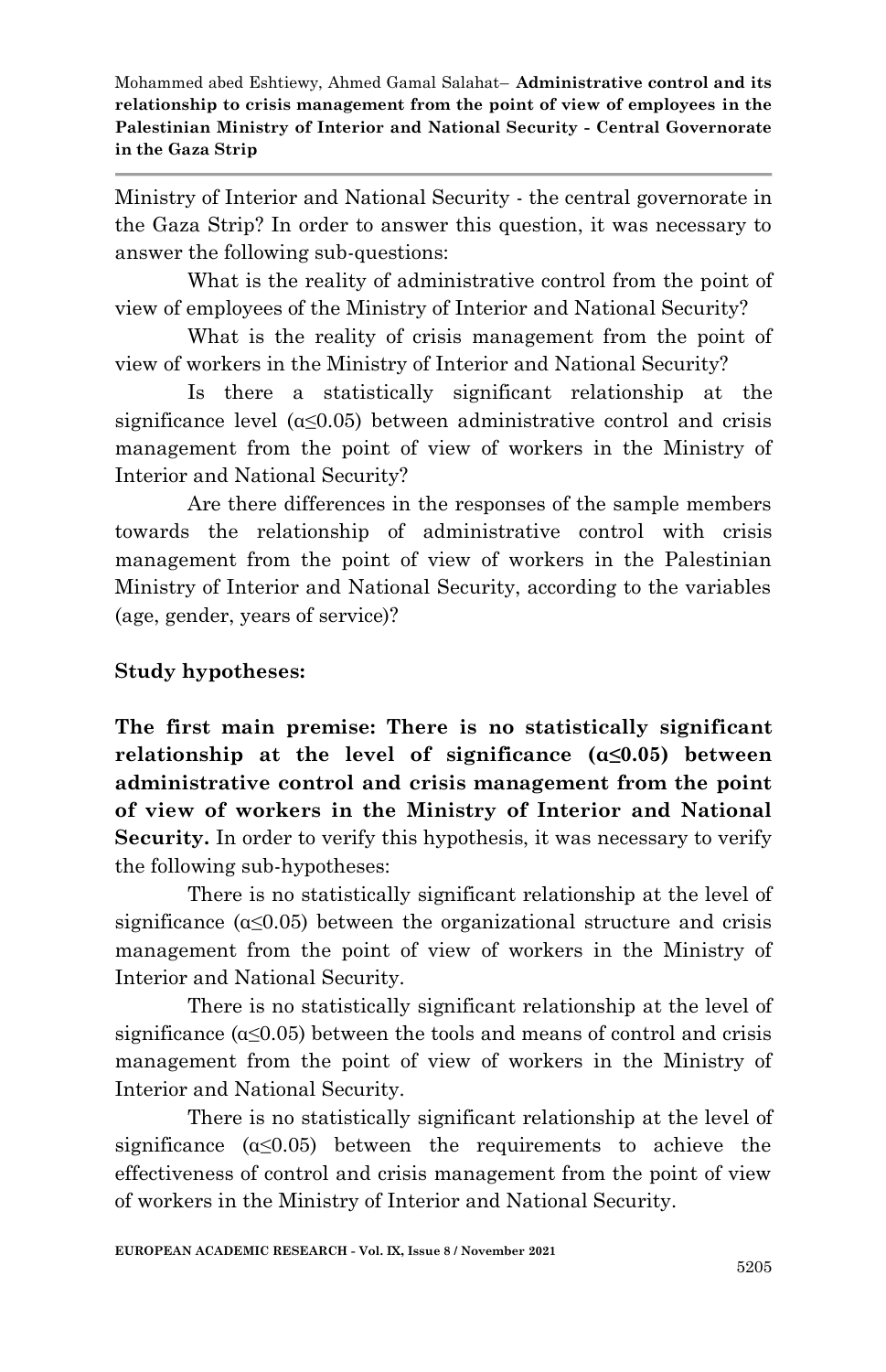**The second main premise:** There are no statistically significant differences at the level ofα≤0.05) in the responses of the sample members towards the relationship of administrative control with crisis management from the point of view of workers in the Palestinian Ministry of Interior and National Security, according to the variables (age, gender, years of service).

**Objectives of the study:** The study aimed to identify the reality of the application of administrative control and crisis management from the point of view of workers in the Ministry of Interior and National Security. And exploring the relationship between administrative control and crisis management, as well as identifying the existence of differences in the responses of the sample members towards the relationship of administrative control with crisis management from the point of view of workers in the Palestinian Ministry of Interior and National Security according to the variables (age, gender, years of service).

**The importance of the study: The importance of the scientific study lies in the fact that it** sheds light on one of the modern and important topics, and thus this study represents an enrichment for the Arabic library. It also contributes to increasing the awareness and awareness of workers of the content of my variables, and generalizing its results to the rest of the organizations helps in identifying how to deal with different crises effectively and efficiently, and it may open new horizons for more diverse future studies for researchers on this subject. The practical importance of the study is that it shows the practical capabilities and capabilities of service institutions such as the Ministry of Interior and National Security in order to confront crises. And its results will help officials in the ministry to develop plans for managing the expected crises.

**Study Variables:** The independent variable is administrative control, whose dimensions were determined after referring to a number of previous studies, and the researchers note that most of them focused on the dimensions under research in this study, while the dependent variable is crisis management.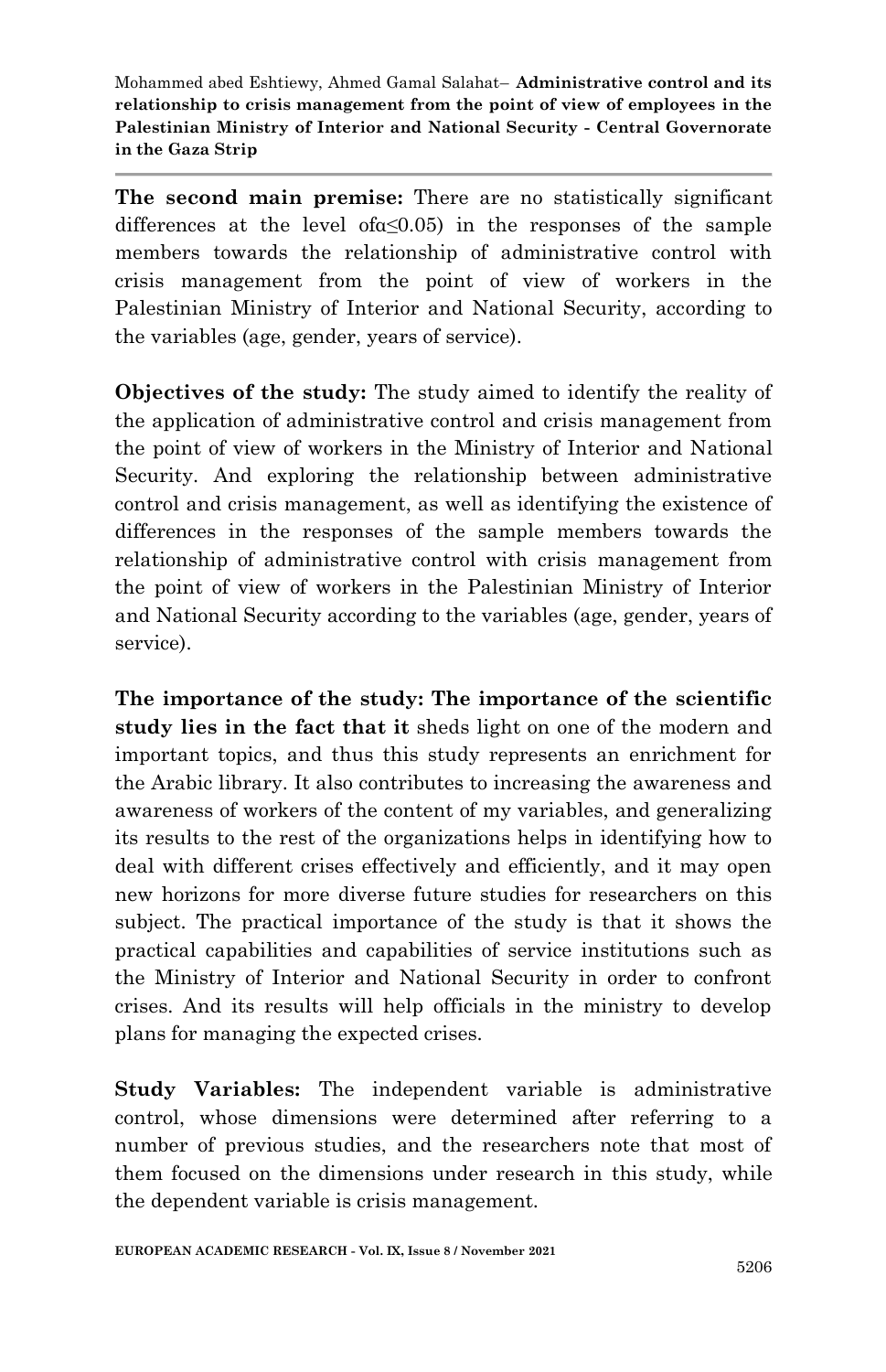**The limits of the study:** The objective of the study is to explore the relationship between administrative control and crisis management. Where the study vocabulary was applied in the summer semester of the academic year 2020/2021. The study tool was distributed to employees of the Ministry of Interior and National Security in the central governorate of the Gaza Strip.

### **TERMINOLOGY OF STUDY:**

**Administrative control:** know it (navigational, 2016: 13) as it is The procedures and methods followed by the levels and the supervisory authorities to follow up the progress of administrative operations and to ensure their implementation with the established plans, regulations and laws governing work, and enable those in charge of it to take the necessary corrective measures to address errors and abuses, evaluate shortcomings and weaknesses, and establish and develop the rules of organized institutional work. **The researchers know it procedurally** It is "the organizational plan and the means and procedures established by the institution to assist in achieving its objectives, and to ensure the safety and efficiency of the implementation of the institution's work, through modern means that ensure the monitoring of the performance of employees to reach the highest levels."

**Crisis Management:** know her (Singh & Chahal, 2015:5) as represented in All efforts and capabilities that are employed in the organization for the purpose of facing changing circumstances and ward off its dangers and contain them in a way that serves the interests and directions of the organization future, which is Certified Management System On the stand, includes dizzy and clear responsibilities Operations related to the organizational requirements of the organization. **The researchers know it procedurally** It is the ability and efficiency of the Ministry's administration to deal with crises and disasters in a scientific and thoughtful manner to reduce and overcome them and provide feedback to them to take advantage of their negatives and positives.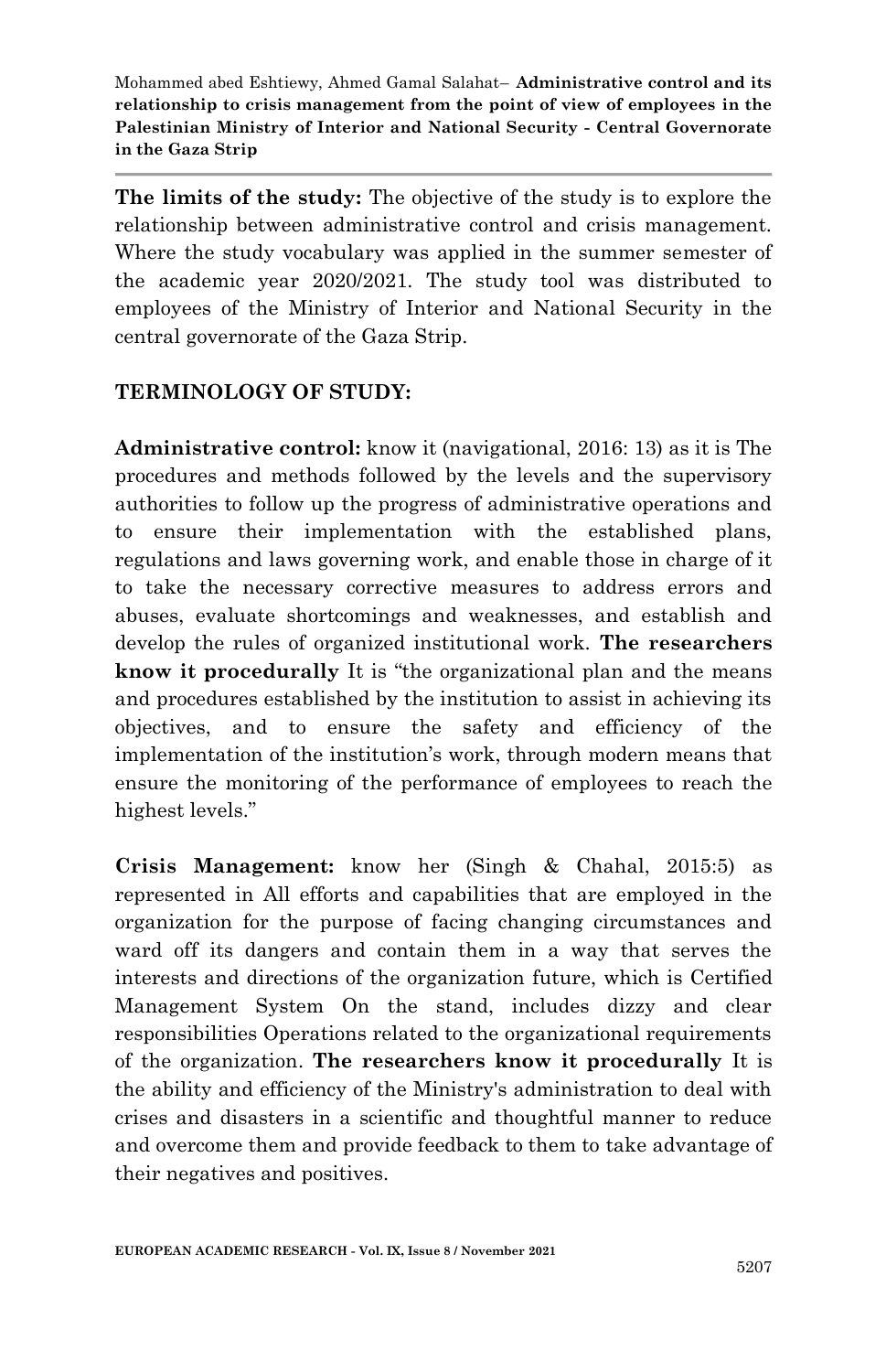### **Previous studies:**

**First: Studies related to the independent variable "administrative control" :(Al-Farra and Shaheen, 2020) Study** aimed to get to know you on the reality of administrative control in NGOs in the Gaza Strip, by identifying the availability of their components, and measuring the extent to which the applied control systems within NGOs in the Gaza Strip achieve their objectives. Initial information was collected through a questionnaire designed specifically for this study. The comprehensive inventory in the study of the phenomenon, and the study sample consisted of (126) organizations, and the study concluded that the Palestinian NGOs operating in the Gaza Strip have the elements of administrative control at an appropriate level, which helps these organizations to enhance transparency and achieve their goals. The elements of successful communication are also available, the appropriate organizational structure is present, and the control systems applied in the associations achieve their goals, and the performance evaluation process is carried out in a proper manner; Where the various control methods used. The role of administrative control and improving the level of administrative performance in the Palestinian police force, which is a positive and direct relationship. And that the workers participate in preparing the job description card to a small degree with a relative weight of 51.42%. In the same context, (Amira, 2020) conducted a study aimed at identifying on the role of administrative control in the field of preparation and reconstruction, and the study tool was a questionnaire, and the study sample consisted of (87) governmental organizations. The homogeneous provision of facilities and housing of all kinds, the harmony of buildings in terms of their appearance and size, and the protection of agricultural lands. This oversight in the field of urbanization is embodied through the development of tribal oversight mechanisms represented in the preparation and reconstruction tools, and dimensional control mechanisms that appear during and after the construction of the building. In the field of banking, he performed (Hildani and Al-Ghabban,**2010)**A study aimed at clarifying the role of Administrative control in light of the electronic accounting information system as an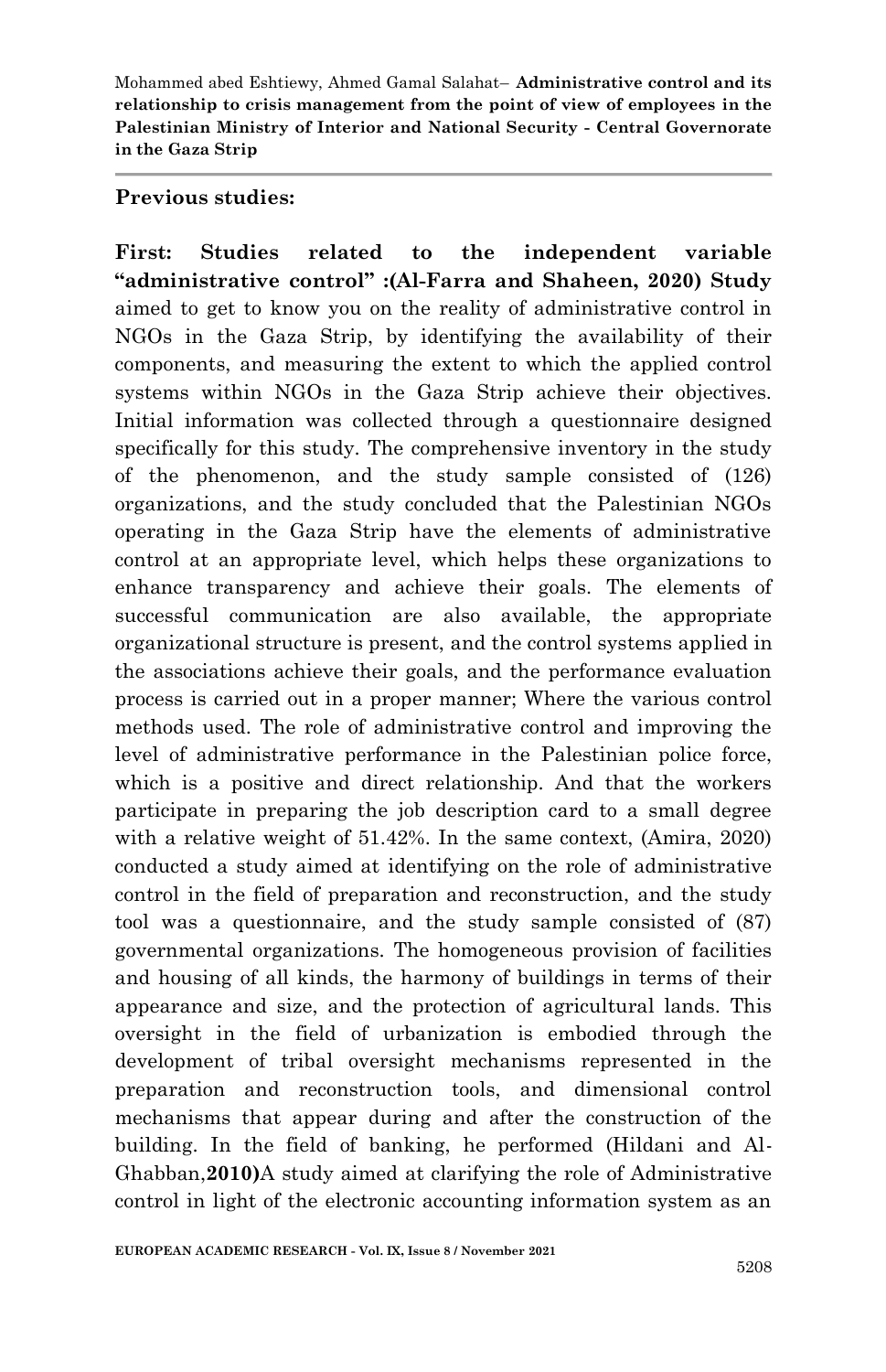applied study on a sample of banks in the Kurdistan region - Iraq, where a field study was conducted that included ten banks by means of a questionnaire, and the number of the sample amounted to (122) employees, and the researchers relied on the descriptive analytical approach, and one of its most important results It showed the need for effective internal control that keeps pace with developments in the information technology environment and in a way that facilitates the possibilities of its integration with the administrative and financial information systems. As for work in the public sector, it was conducted (Diachenko& Buha: 2021) A study aimed at demonstrating The role of local self-government bodies in ensuring planning and management processes land, and the administrative control system for regional development. having food studying The main functions of local government at the level regional, and The role of local governments, public authorities and the private sector in the implementation of regional management policy and implementation of the control system for the adoption and effective implementation of management decisions on development regional And she was The practical significance of the results obtained in studying It defines the role of local governments in the regional development system. This is necessary to build a clear hierarchical system of territorial management at the entity level local, and regions, and the country as a whole, which the system will allow the distribution of management functions. As for the role of administrative control in the face of the Corona crisis, its role is to define a set of determinants and standards that must be adhered to by citizens.2021: Hilat & Hammouri) I aimed to address the measures taken to limit the spread of the Corona virus epidemic. By the administrative control authorities and the extent of their success in combating this epidemic. And the extent of judicial oversight over the actions of these authorities during the pandemic. And Due to the spread of the virus Corona, the competent public authorities have taken a number of preventive measures to limit its spread and combat it, these measures varied between restricting some freedoms, especially freedom of movement and assembly, economic freedom and the organization of public facilities. In order to adapt to the situation and limit the spread of the epidemic. One of the most important measures taken by the administrative control authorities is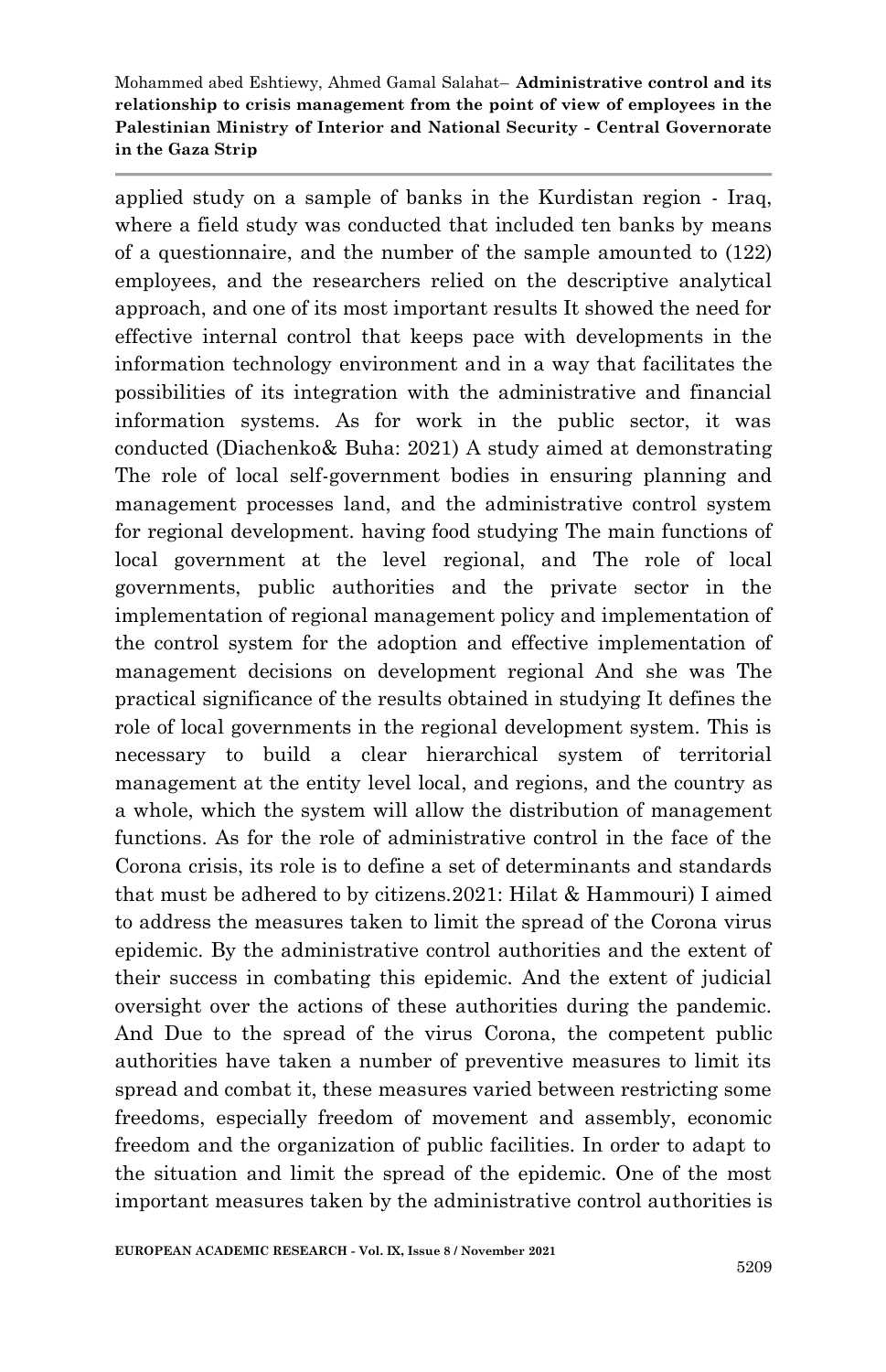the closure of some activities commercial, and disable Transportation, and the stone household, and obligating disassociation societal, while following these and other procedures, with administrative and penal sanctions until the respected.

**Second. Studies related to the dependent variable "crisis management":** where he performed **(Abu Salut, 2021)** study aimed the study shows the relationship between intellectual capital and health crisis management in the Palestinian Ministry of Health. The two researchers relied on the descriptive analytical approach, and the study population consisted of employees in the highest ranks of the ministry, and the study sample was stratified random, represented by the employees of public administrations and units most affected by crises in the Palestinian Ministry of Health, totaling 274 employees. The researchers collected the data through the questionnaire study tool. Where the results proved the existence of a relationship between the opinion of intellectual capital and the crisis management in the Palestinian Ministry of Health, where the intellectual capital came with a relative weight (62.2%), which is a good degree. And that the total degree of the field of crisis management came with a relative weight (61.8%), which is a medium degree. As for (Mkhaimer, 2021), a study was conducted aimed at identifying the role of public relations in crisis management in Palestinian governmental institutions. They work in public relations in the Palestinian Ministry of Health in Gaza. The results proved that there is a role for public relations in the early warning signs detection phase by 68.5%, the preparedness and prevention phase by 85.8%, the damage containment phase by 80.5%, the recovery phase by 82.5%, and the learning phase by 77.7%. in crisis management. And that there is a high role of public relations. In the Palestinian Ministry of Health in Gaza in crisis planning, the average total score was 4.08, with a relative weight of 81.6%. As for crisis management in the general public, it has been conducted 5%, and in the learning stage, 77.7%. in crisis management. And that there is a high role of public relations. In the Palestinian Ministry of Health in Gaza in crisis planning, the average total score was 4.08, with a relative weight of 81.6%. As for crisis management in the general public, it has been conducted 5%, and in the learning stage,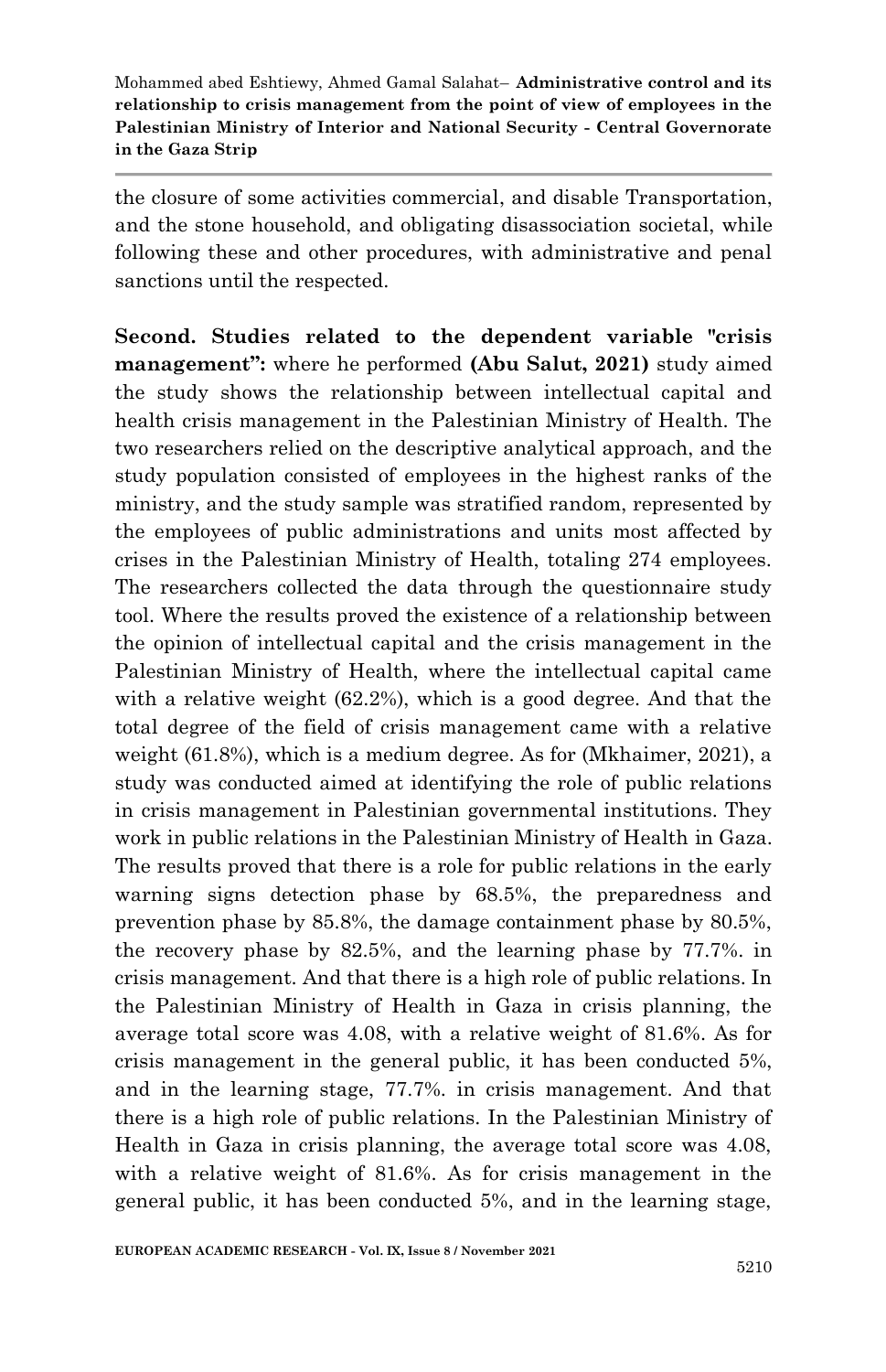77.7%. in crisis management. And that there is a high role of public relations. In the Palestinian Ministry of Health in Gaza in crisis planning, the average total score was 4.08, with a relative weight of 81.6%. As for the crisis management in the general public, it was conducted **(Michael, 2021)** A study aimed at clarifying the role of social awareness in facing environmental crises and disasters as a field study of the role of social awareness in facing the environmental pollution crisis in the city of Minya. search the method of random sampling in the systematic way as a method for withdrawing the study sample. The researchers identified the sample of heads of households in three neighborhoods in the city of Minya, with (68) families for each neighborhood, and thus the total sample amounted to (204) individuals. The results proved that the main reason for the occurrence of the environmental pollution crisis in the study community is the weak social awareness among the sample members despite the high percentage of their knowledge of it on the theoretical level, while it was found on the practical level that their participation in addressing it was low, and that the majority of them believed that people had no role In the aggravation of the environmental pollution crisis, and that this is the responsibility of the government alone. and in framework Contemporary and follow-up to what has reached crisis management systems and plans, conducted (Mao: 2021Study the study aimed to demonstrate the impact of institutions politics on crisis management, by comparing responses to COVID-19 in China and Korea southern, where is this study discussed? Effect different political institutions in a Countries' response to crises by forming a state capacity. The study suggests A crisis management framework driven by state capacity, including four kinds of abilities (The ability to the information, decision-making and the ability to implementation, and coercion The study also contributes in a clarification Establishing links between the different forms of state capabilities and the type of regime. and surely groups of state capacity It differs in democracies and authoritarian regimes, Because the capabilities of the state are shaped by two different types in an Institutional arrangement: relations between central and local government and relations between state and society. In addition to that, then the study shows the impact of political institutions on crisis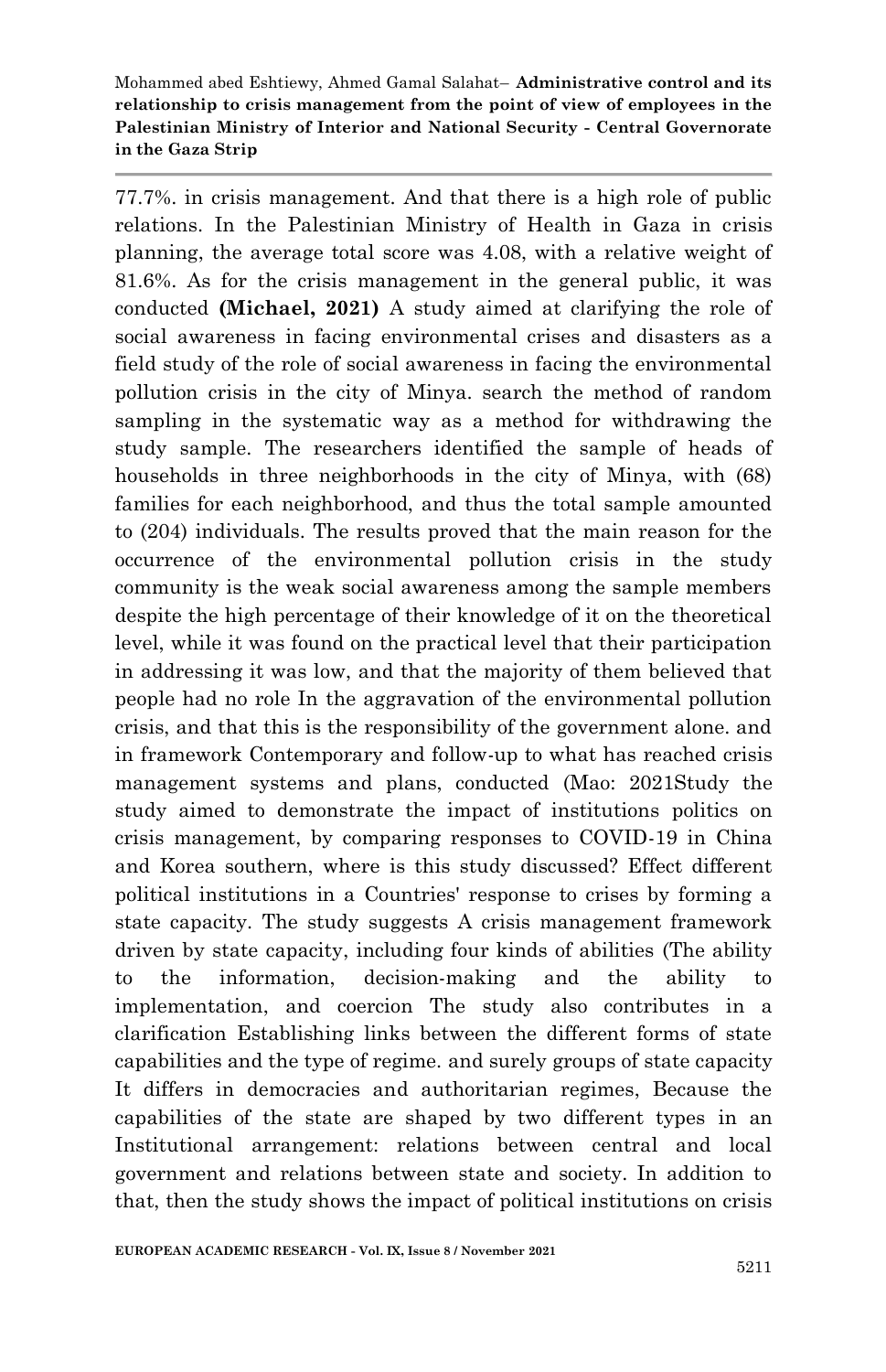management through different state capabilities It depends on scenarios such as the different phases of the crisis. In terms of gender classification when facing crises, it was conducted (Alvinius& at all: 2020) which aimed to Examine, explain and interpret gender concepts in relation to information management, communication during crises and cooperation within the framework of communication tasks (crisis). Because the field of crisis management is coded for males and the profession of communications is coded for female, there is a reason to gain more knowledge about how they relate to each other some. The total of nineteen participants joined the study. All interviews were processed according to the guidelines for the objective analysis method. The analysis showed that there are three main axes for understanding the role of contacts in the crisis management system. Namely: Etisalat Crises as a temporary organization, and imposed requirements and expectations for the role of the individual, and regulation greed, where the results are discussed theoretically from a gender perspective social, Practical implications are presented as well as suggestions for further studies.

### **THEORETICAL FRAMEWORK**

### **First: The concept of administrative control:**

Between (Amer, 2020: 100) that the general concept of control as an administrative function includes carrying out all the necessary activities and procedures at a level to ensure that the objectives are achieved according to the desired levels, and then identifying deviations and starting the process of addressing and correcting them appropriately. As for (Nasser, 2018: 85), he defined it as the systematic effort that compares performance with plans by business management, and the functions of administrative control are of key importance in achieving goals, and the complexity of the organization requires an increase in the volume of administrative control. He also defined it (Al-Salmi, et al., 2017: 209) as the management's means to follow up the implementation and verify that the activities are carried out in accordance with the objective plans, and that the decisions are properly implemented. and that the desired goals will be achieved.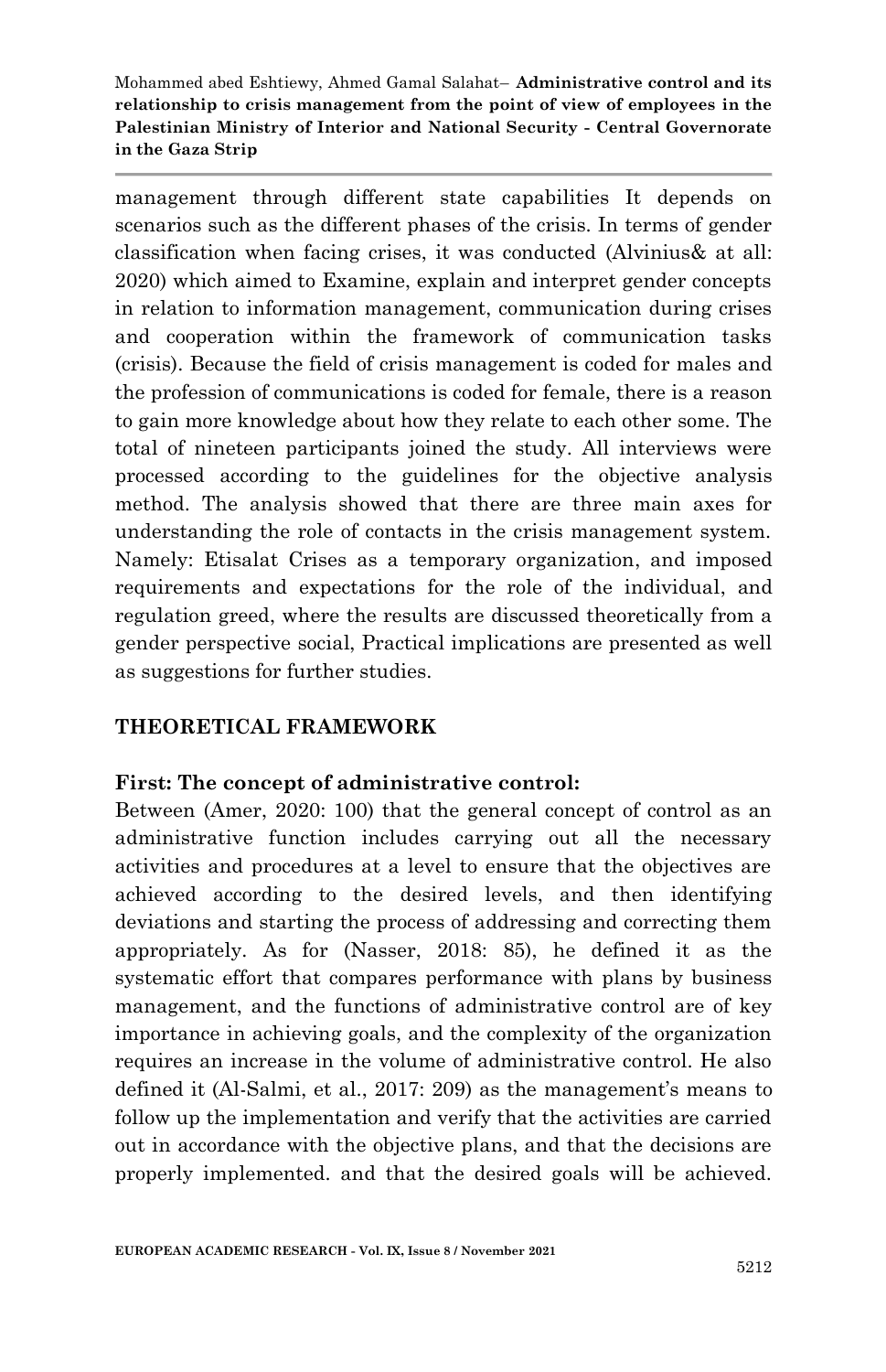Management control is the management skill that is used to ensure effective use and achievement of objectives.

And knows her (Alghamdi& Alshamasi, 2021: 5) as a process by which an organization deals with an unexpected event in normal circumstances and involves threats that may lead to harm to the organization or society as a whole.

Previously Management control can be defined as the organizational plan and the means and procedures established by the institution to assist in achieving its objectives, and to ensure the safety and efficiency of the implementation of the institution's work, using modern means that ensure the monitoring of the performance of employees to reach the highest levels.

**Characteristics of a good management control system:** (Mahmoud, 2018, 331-333) explained that a good administrative control system is characterized by many characteristics, including:

**Convenience:** That is, if the administrative control system followed in the facility is appropriate to the nature of the facility's work. The large-sized establishments need a system that differs from the system used in small-sized enterprises, where an easy control system can be applied in small-sized enterprises.

**Balance costs with returns:** That is, the returns of the applied administrative control system are more than the costs of implementing that system.

**Clarity** That is, if the administrative control system followed and its methods are clear to the various employees of the organization.

**Flexibility** That is, that the systems and control methods used are subject to modification and change in line with the change in the situation.

**Effectiveness** That is, if the administrative control system achieves the purpose for which it is created.

It is clear through the characteristics of a good administrative control system that it is appropriate in the sense that every institution or organization has an administrative system that differs from the other organization in terms of large size or working mechanisms, as well as clarity in the methods and laws used, flexibility in the sense of modification and change according to the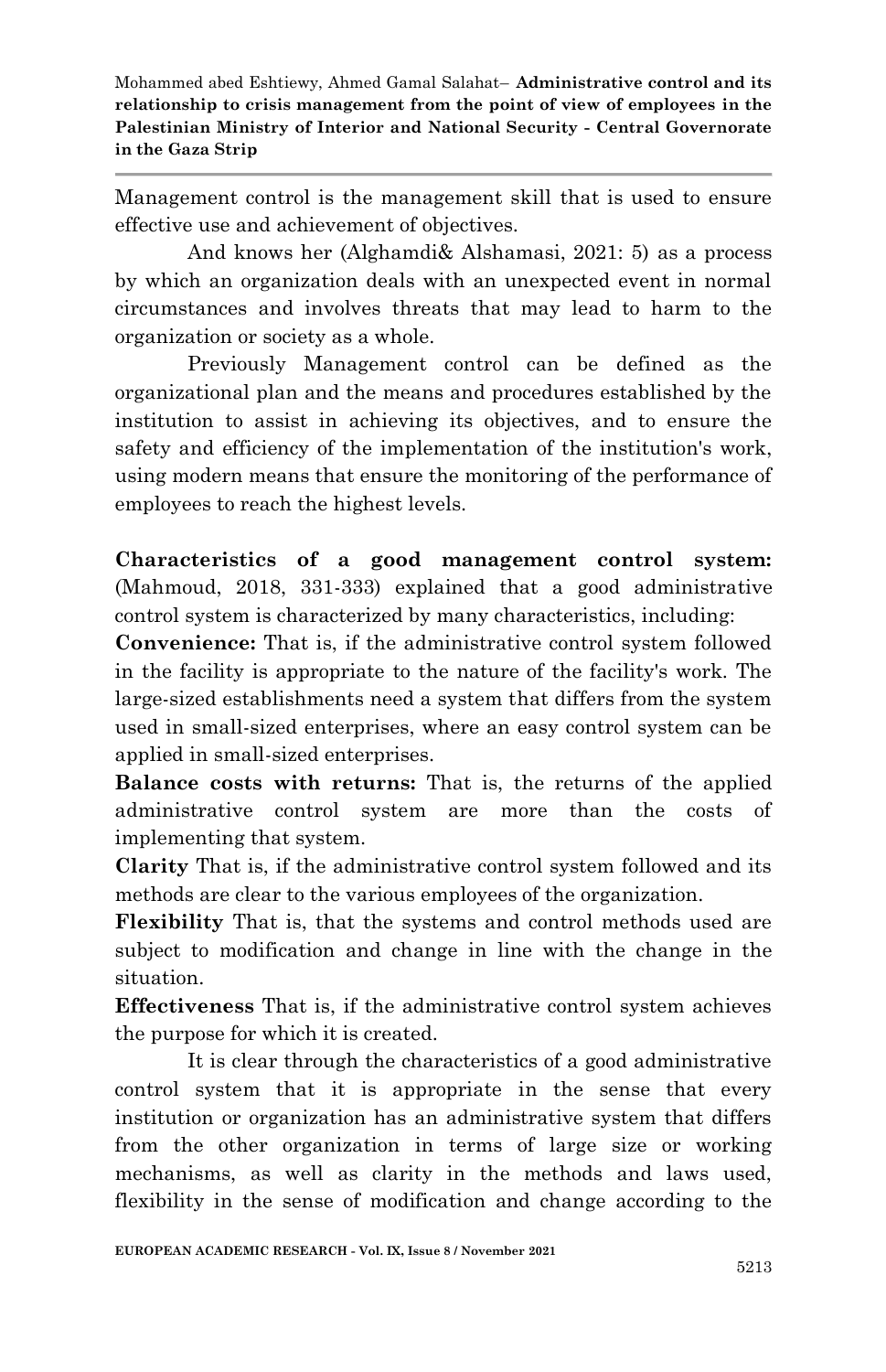requirements of the situation, and effectiveness, which is one of the most important Objectives of an effective supervisory system.

**Components of an administrative control system: select** (Omran, 2017: 28) A number of the main components of the administrative control system, which were as follows:

- Efficient organizational structure
- Availability of qualified staff
- A set of policies and procedures for asset protection
- **Internal Audit Department**

### **Second, the concept of crisis management:**

Show (Ahmed, 2019: 35) that the management of Crises are a purposeful activity based on research and obtaining the necessary information that enables management to predict the locations and trends of the expected crisis, and create the appropriate climate to deal with it, by taking measures to control and eliminate the expected crisis or change its course for the benefit of the organization. Ama (Al-Araji, 2018: 777). He defined it as a distinct administrative process because it is exposed to a sudden event, and because it requires quick decisive actions in line with the developments of the crisis, and thus crisis management has the lead in leading, influencing and directing events according to the exigencies of things. In the same context, (Tawfiq, 2016: 18) defined crisis management as dealing with crises in order to avoid their occurrence through planning for situations that can be avoided, and making preparations for crises that can be predicted within the framework of a system that is applied with these emergency cases when they occur for the purpose of controlling results or reduce their destructive effects.

**Previously** Crisis management can be defined as the ability and efficiency of the Ministry's administration to deal with crises and disasters in a scientific and thoughtful manner to reduce and overcome them and provide feedback to them to take advantage of their negatives and positives.

**Stages of crisis management:** Their number (Ezz El-Din, 2018: 40) is in the following order: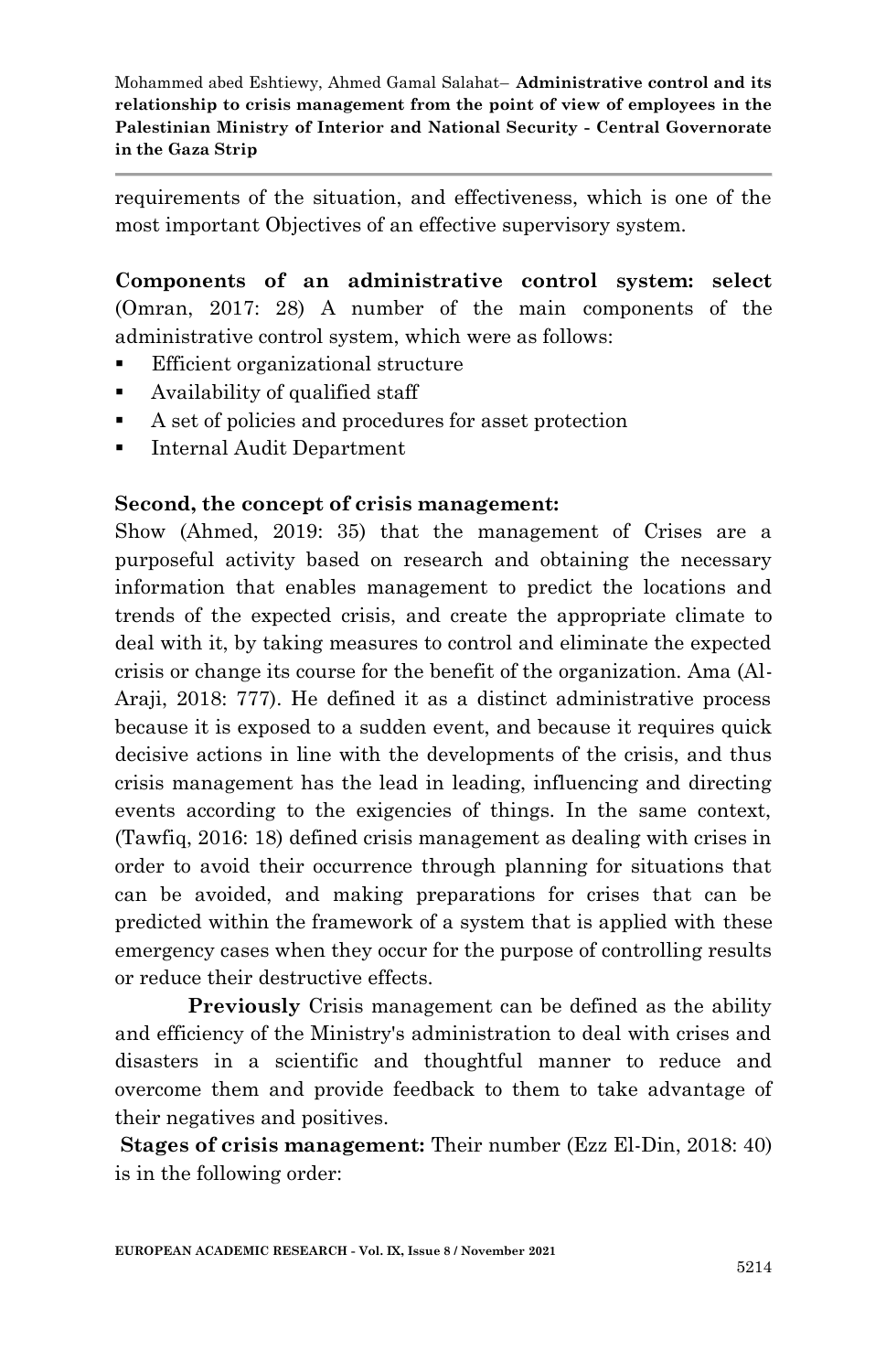- 1. **phase Before the crisis** It is the stage that foretells the occurrence of the crisis, and it is often a stage in which a problem crystallizes and escalates until the crisis results from it.
- 2. **phase Dealing with the crisis** This stage is the main focus of the concept of crisis management, where the crisis team uses the powers granted to it, and implements the plans developed.
- 3. **phase Post-crisis** It is the stage in which the resulting effects are contained when the crisis occurs, and the treatment of these effects is an important part of the crisis management process.

**As for** (Aliwa, 2018: 251), he divided it into four stages, which were as follows:

- 1. **stage warning** the importance of this stage lies in the leadership's ability to anticipate and explore all possibilities and variables that may result in a crisis.
- 2. **phase the emergence of the crisis**: If the decision maker fails to anticipate the occurrence of a crisis, the variables of this stage will quickly grow and expand, and the danger will increase.
- 3. **phase Crisis Explosion**: This stage appears when the decision maker fails to deal with the factors that moved the crisis or was unable to control its accelerating variables so that they reach this degree of pervasiveness.
- 4. **phase the crisis recedes** at this stage, the factors causing the crisis vanish so that things return to the stage of natural equilibrium before the crisis occurs.

## **METHODOLOGY STUDY PROCEDURES**

**Study Approach:** The study adopted the descriptive analytical approach, which is useful in a better and more accurate understanding of the aspects and dimensions of the phenomenon under study, as it describes it accurately, and expresses it qualitatively and quantitatively.

**Study community:** The total population of the study represents all employees working in the Ministry of Interior and National Security in Palestine. Their number is (19000) individuals. As for the real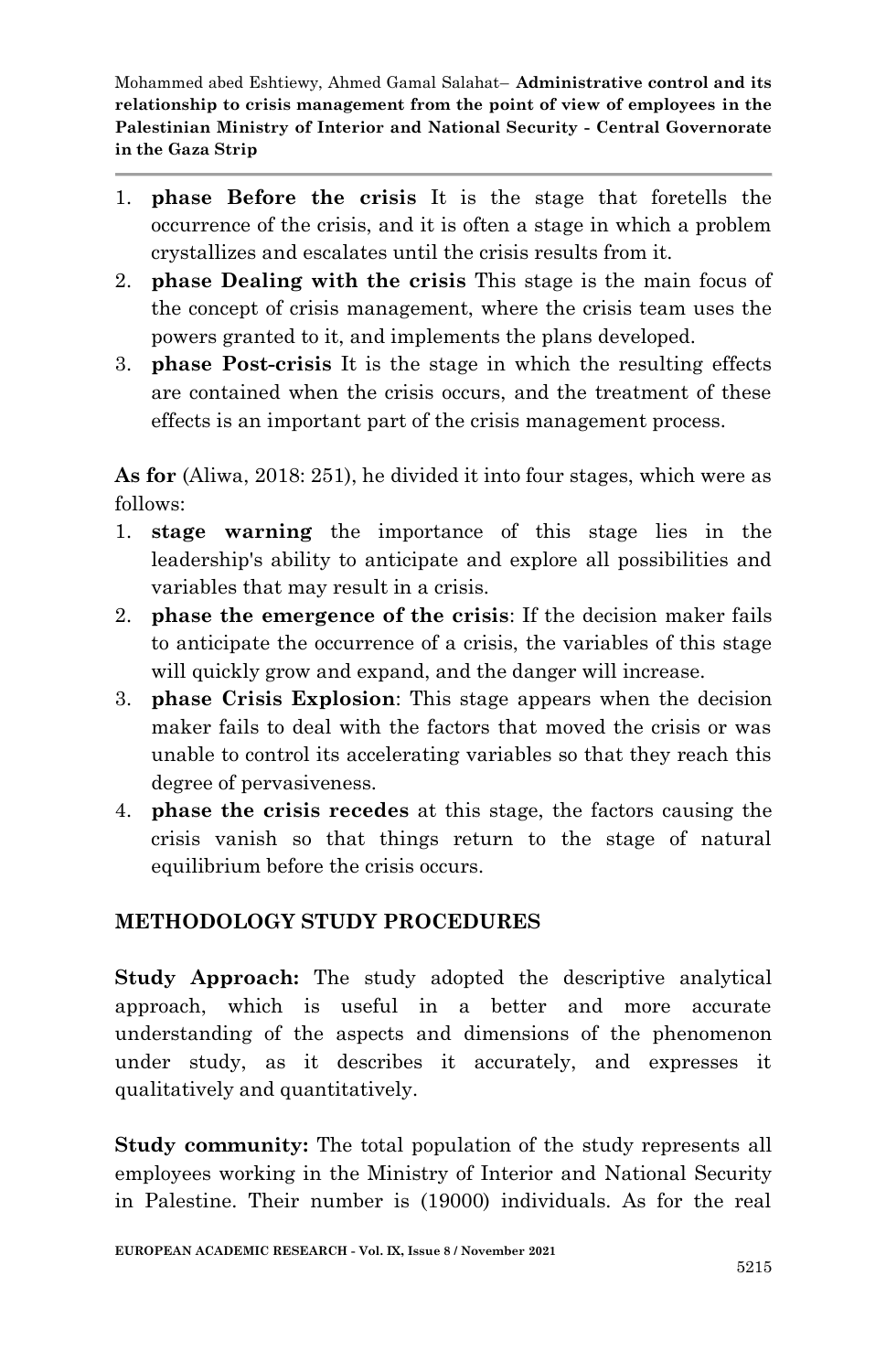community of the study, it was represented in the employees of the Ministry of Interior and National Security in the central governorate of the Gaza Strip. Their number is (3000) individuals, and their percentage is 15.78% of the total community (.https://moi.gov.ps/ ).

**The study sample:** A simple random sample of (100) employees was selected from the employees of the Ministry of Interior and National Security - the central governorate, which was distributed to the following institutions: Deir al-Balah Center and 25 female members were selected, the governorate leadership and 25 female employees, and the Investigation Department and 15 female employees were selected. And the women's police, 15 women were selected, and finally the camps center, 20 women were selected, and the total sample represented (3.33%) of the study population, and they are distributed according to the following tables:

**Table (1): Distribution of study sample members by gender**

|         |                  | percentage % the number Personal data |     |
|---------|------------------|---------------------------------------|-----|
| 85      | 85               | Male                                  |     |
| 15th    | 15 <sup>th</sup> | feminine                              | sex |
| $100\%$ | 100              | Total                                 |     |

Through the previous table, it is clear that the number of males exceeds the number of females, due to the hard and complex work of the employees of the Ministry of Interior and National Security in dealing with crime and security matters, and this primarily requires the male component.

|                           |     |               | . . |     |
|---------------------------|-----|---------------|-----|-----|
| percentage $%$ the number |     | Personal data |     |     |
|                           |     | less than 25  |     |     |
| 50                        | 50  | 25-36         |     |     |
| 33                        | 33  | 37-and above  |     | Age |
| 100%                      | 100 | Total         |     |     |

**Table (2): Distribution of study sample members according to age**

Through the previous table, it is clear that the age period from 25 to 36 years is the most frequent, because the work of security men requires young and young ages who can perform their duties to the fullest.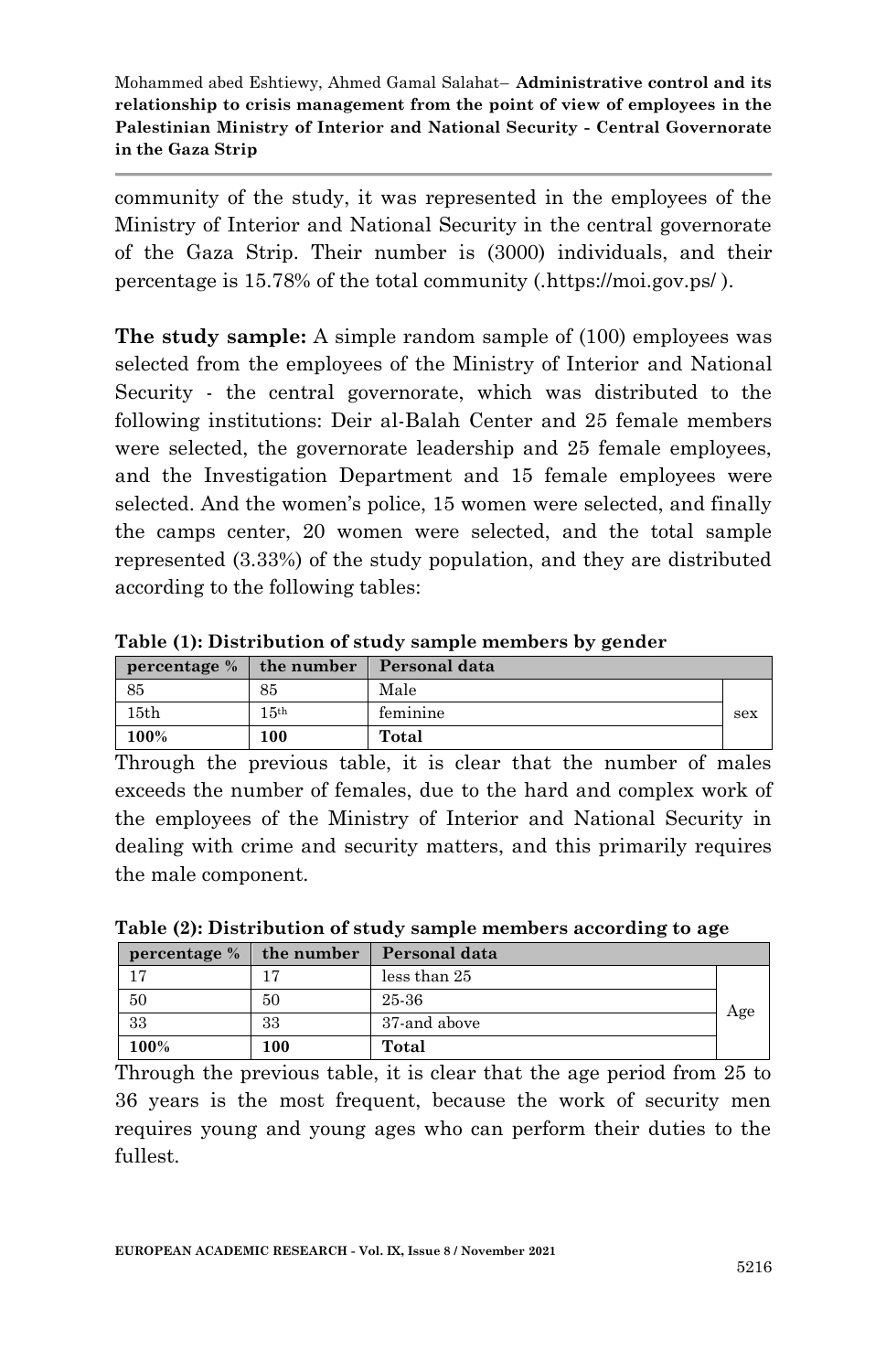**Table (3): Distribution of the study sample members according to the number of years of service**

| percentage<br>$\frac{0}{2}$ | the<br>number | Personal data                 |                    |
|-----------------------------|---------------|-------------------------------|--------------------|
| 22                          | 22            | less than 5 years             |                    |
| 61                          | 61            | From 5-Less than 16 years old | Number of years of |
| 17                          | 17            | 17 years old - and up         | service            |
| 100%                        | 100           | Total                         |                    |

From the previous table, it is clear that the number of years of service from 5 to less than 16 years is the most frequent, because the work of security men requires long experience in security work from 5 years to less than 16 years

## **Study tool and statistical test:**

A questionnaire comprising five axes was used, and the axes consisted of a set of paragraphs, and the statistical criterion was based on showing the degree of approval through (very large, large, medium, few, very few), and the values were determined (5, 4, 3, 2, 1) To match the previous estimates for each paragraph of the questionnaire. The degrees of approval were calculated according to a five-step scale, which was adopted in determining the degrees of each of the paragraphs and axes of the questionnaire, as shown in the following table:

| relative weight |       | <b>SMA</b>     | Degree |            |
|-----------------|-------|----------------|--------|------------|
| to me           | From  | to me          | from   | approval   |
| less than 36.00 | 20.00 | less than 1.80 | 1.00   | Very few   |
| less than 52.00 | 36.00 | less than 2.60 | 1.80   | few        |
| less than 68.00 | 52.00 | less than 3.40 | 2.60   | medium     |
| less than 84.00 | 68.00 | less than 4.20 | 3.40   | big        |
| 100.00          | 84.00 | 5.00           | 4.20   | Very large |

**Table (4): five-step scale**

**The validity of the study tool:** By the validity of the study tool, we mean that the tool measures what it was designed to measure, and the validity of the questionnaire was confirmed through the following methods: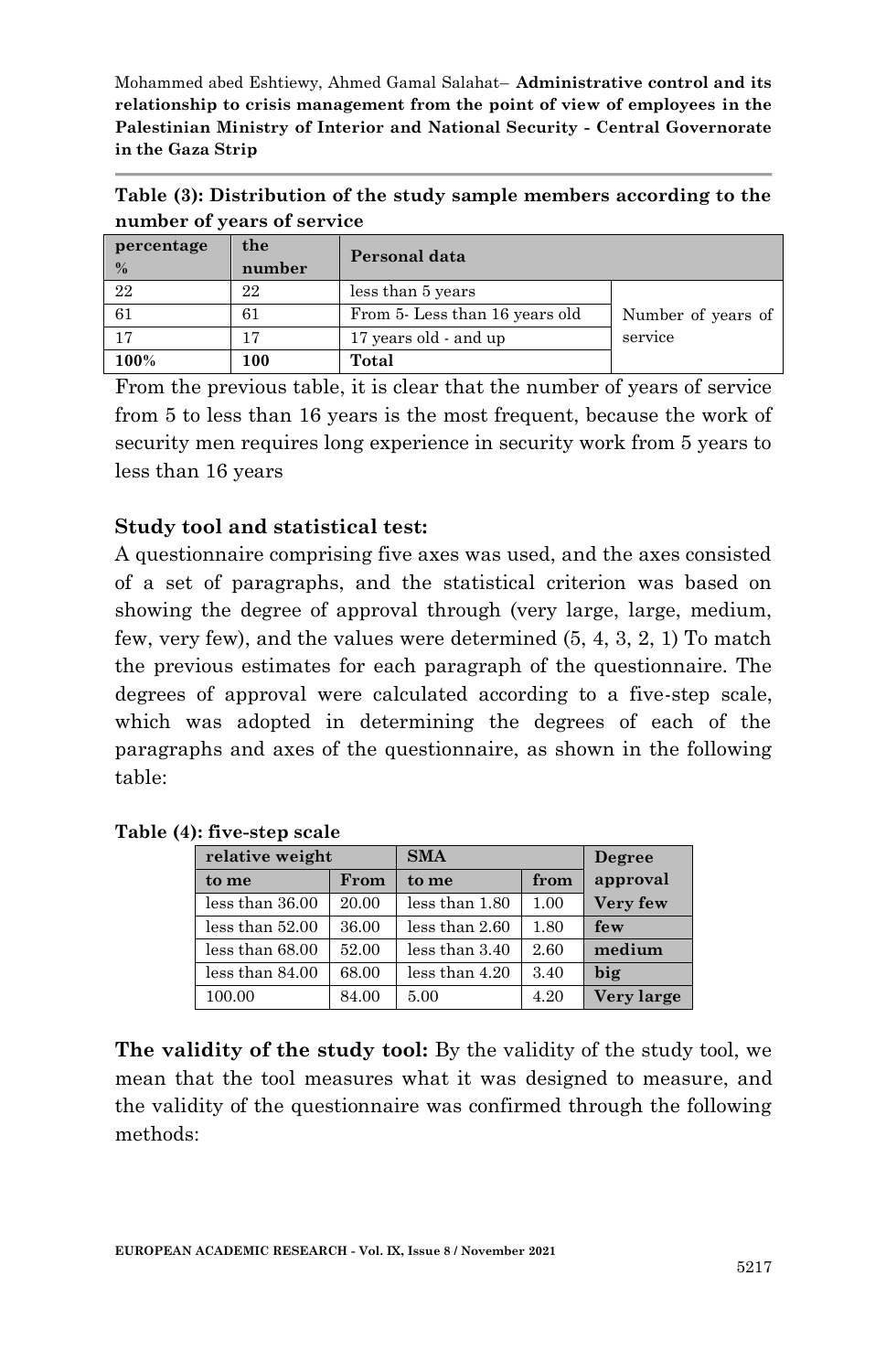- 1. **Honesty from the point of view of the arbitrators:** The questionnaire was presented by specialized arbitrators, in order to ensure the integrity of the linguistic formulation of the questionnaire, the clarity of the questionnaire's instructions, the affiliation of the paragraphs to the dimensions of the questionnaire, and the validity of this tool to measure the objectives associated with this study, and thus the validity of the questionnaire was confirmed from the point of view of the arbitrators.
- 2. **Internal consistency validity:** The internal consistency validity was calculated by finding the correlation coefficients for the resolution axes, as shown in the following table:

| indication             | <b>Values</b><br>"Sig." | correlation<br>the hub<br>coefficient |                                              | <b>NS</b> |
|------------------------|-------------------------|---------------------------------------|----------------------------------------------|-----------|
| function<br>at<br>0.01 | 0.000                   | 0.825                                 | Organizational Chart                         |           |
| function<br>at<br>0.01 | 0.000                   | 0.785                                 | Control tools and tools                      | 2         |
| function<br>at<br>0.01 | 0.000                   | 0.701                                 | Requirements to achieve effective<br>control | З         |
| function<br>at<br>0.01 | 0.000                   | 0.890                                 | <b>Crisis Management</b>                     | 4         |

**Table (5): Correlation coefficients for the resolution axes**

The table shows that the axes of the questionnaire have statistically significant correlation coefficients, and they meet the purposes of the study.

**Stability of the study instrument:** We mean by the stability of the study tool, that the tool gives almost the same results if it is applied again on the same group of individuals, that is, the results do not change, and the stability of the questionnaire was confirmed through the following methods:

1. **Stability using Cronbach's alpha equation:** The stability of the study tool was confirmed by calculating the value of the correlation coefficients using Cronbach's alpha equation for the resolution axes, as shown in the following table: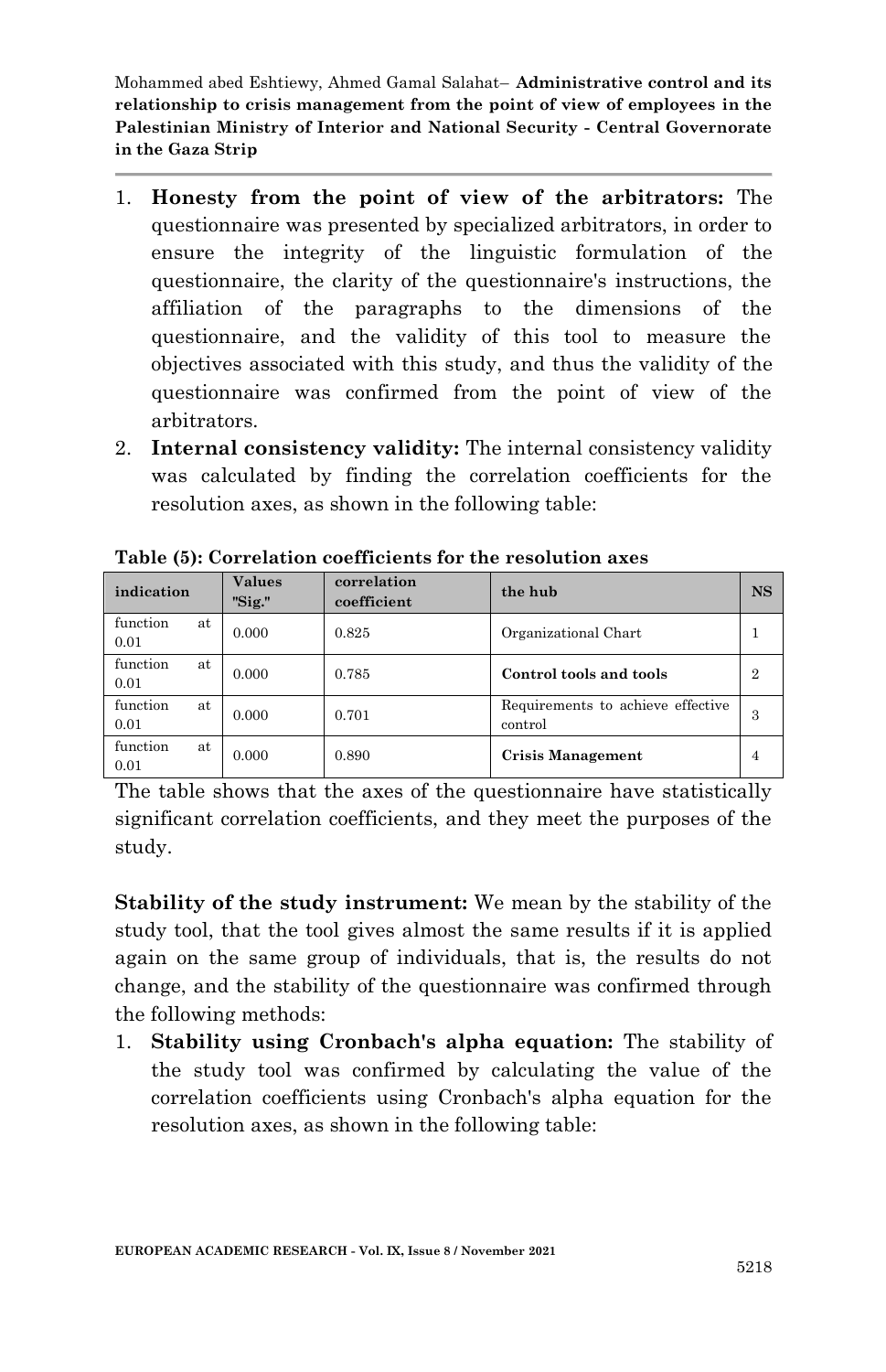**Table (6): Correlation coefficients using Cronbach's alpha equation for resolution axes**

| correlation coefficient | the hub                                   | <b>NS</b> |
|-------------------------|-------------------------------------------|-----------|
| 0.931                   | Organizational Chart                      |           |
| 0.820                   | Control tools and tools                   |           |
| 0.766                   | Requirements to achieve effective control |           |
| 0.907                   | Crisis Management                         |           |
| 0.829                   | The resolution as a whole                 |           |

It is clear from the previous table that the correlation coefficients using Cronbach's alpha equation for the resolution axes are statistically significant coefficients, and they meet the purposes of the study.

2. **Stability by split-half method:** The stability of the study tool was confirmed by calculating the correlation coefficients by the split-half method for the axes of the questionnaire, as shown in the following table:

**Table (7): Correlation coefficients by the split-half method for the resolution axes**

| correlation coefficient   |                      | the hub                                   |   |  |
|---------------------------|----------------------|-------------------------------------------|---|--|
| <b>After modification</b> | Before the amendment |                                           |   |  |
| 0.833                     | 0.720                | Organizational Chart                      |   |  |
| 0.860                     | 0.730                | Control tools and tools                   |   |  |
| 0.800                     | 0.601                | Requirements to achieve effective control | 3 |  |
| 0.860                     | 0.651                | <b>Crisis Management</b>                  |   |  |
| 0.839                     | 0.703                | The resolution as a whole                 |   |  |

It is clear from the previous table that the correlation coefficients by the split-half method of the resolution axes are statistically significant coefficients, and they meet the purposes of the study.

## **Data distribution test:**

The Kolmgorov-Smirnov test was used KS) Kolmogorov-Smirnov Test to test whether the data follow a normal distribution or not, and the results are as shown in the following table:

**Table (8): Testing the normal distribution of resolution axes**

| Values "Sig." | the hub                                         |   |  |  |  |  |
|---------------|-------------------------------------------------|---|--|--|--|--|
| 0.231         | Organizational Chart                            |   |  |  |  |  |
| 0.148         | Control tools and tools                         |   |  |  |  |  |
| 0.059         | effective<br>Requirements to achieve<br>control | 3 |  |  |  |  |
| 0.031         | <b>Crisis Management</b>                        |   |  |  |  |  |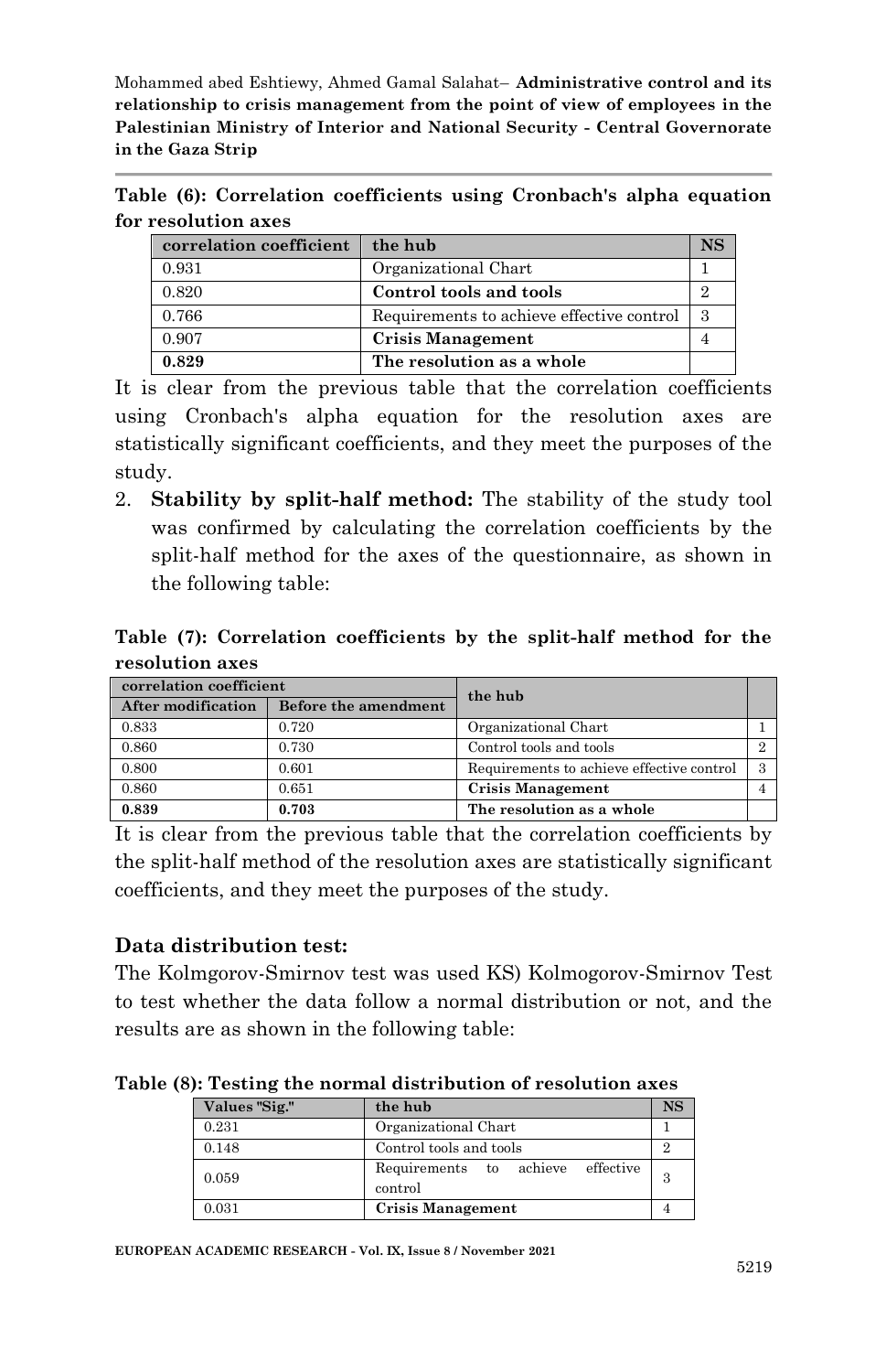It can be seen from the previous table that the value of Sig." For all axes of the questionnaire is greater than the significance level (0.05), and this indicates that the data follow a normal distribution, and thus parametric tests can be used.

### **RESULTS:**

**First: The results of the first question: What is the reality of administrative control from the point of view of employees of the Ministry of Interior and National Security?** This question was answered using a test. "T" for one sample, and the degree of approval was approved through Table No. (4), which was clarified in Chapter Four, through which the statistical test was clarified, as shown in the following tables:

| Degree<br>approval | ranking        | the<br>weight<br>relative | <b>Values</b><br>"Sig." | <b>Values</b><br>"T" | deviation<br>normative | average<br>Arithmetic | the hub                                      | <b>NS</b>      |
|--------------------|----------------|---------------------------|-------------------------|----------------------|------------------------|-----------------------|----------------------------------------------|----------------|
| big                | 3              | 72.35                     | 0.000                   | 5.594                | 0.720                  | 3.61                  | Organizational Chart                         | $\overline{2}$ |
| big                | $\overline{2}$ | 74.42                     | 0.000                   | 7.172                | 0.623                  | 3.720                 | Control tools and tools                      | 3              |
| big                |                | 75.37                     | 0.000                   | 6.159                | 0.705                  | 3.368                 | Requirements to achieve<br>effective control | 4              |
| big                | ----           | 71.32                     | 0.000                   | 6.657                | 0.664                  | 3.566                 | Administrative<br>Oversight                  | 5              |

**Table (9): Analysis of the administrative control axes**

It was found from the previous table that the reality of the application of administrative control from the point of view of workers in the Ministry of Interior and National Security came with a relative weight of (71.32), which is a (large) degree of approval. And that after the organizational structure came with a relative weight (72.35), which is a (great) degree of approval. And that the dimension of the control tools and means came with a relative weight (74.42), which is a (large) degree of approval. And that after the requirements to achieve the effectiveness of the control, it came with a relative weight (75.37), which is a (large) degree of approval. This result is due to the fact that the officials in the ministry are aware of the importance of administrative control at work and are interested in it, especially since the concept of administrative control is one of the modern concepts in management science and it focuses on benefiting from modern concepts of management and the quality services it provides.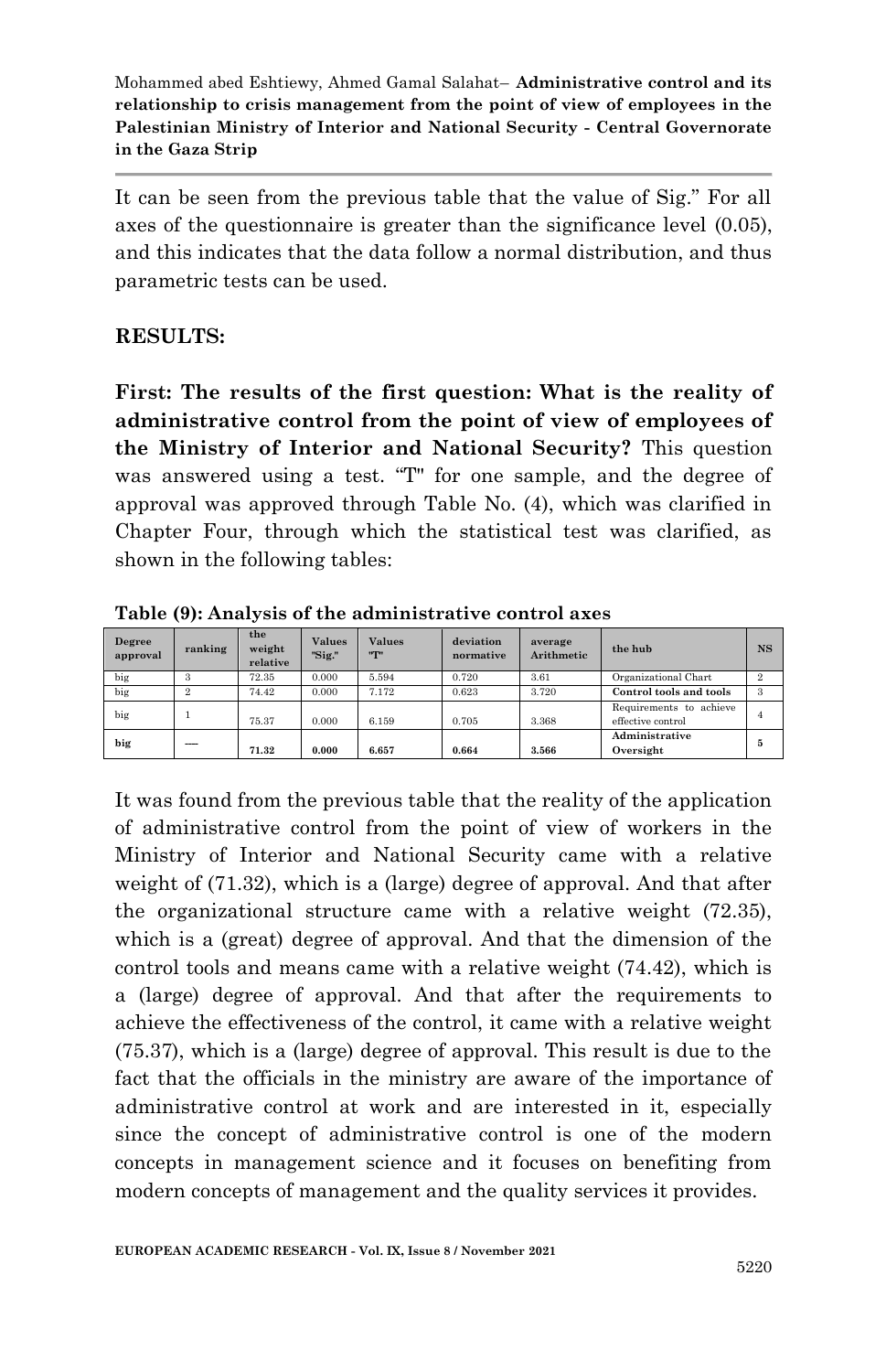| Degree<br>approval | ranking        | the<br>weight<br>relative | <b>Values</b><br>"Sig." | <b>Values</b><br>"T" | deviation<br>normative | average<br><b>Arithmetic</b> | Paragraph                                                                                                                                  | <b>NS</b>      |
|--------------------|----------------|---------------------------|-------------------------|----------------------|------------------------|------------------------------|--------------------------------------------------------------------------------------------------------------------------------------------|----------------|
| big                | $\overline{2}$ | .75.521                   | 0.000                   | 6.939                | 1.016                  | 3.77                         | The organizational structure of<br>the Ministry of Interior and<br>National Security is clear and<br>flexible.                             | 1              |
| big                | 1              | 80.542                    | 0.000                   | 4.546                | 1.157                  | 4.027                        | The<br>organizational<br>structure<br>shows the mechanism of work<br>flow.                                                                 | $\overline{2}$ |
| big                | 3              | 70,000                    | 0.000                   | 4.053                | 1.032                  | 3.5                          | The<br>organizational<br>structure<br>shows the limits of authority and<br>responsibility.                                                 | 3              |
| medium             | 5              | 66.857                    | 0.009                   | 2.702                | 1.062                  | 3.342                        | Workers participate in preparing<br>the job description card.                                                                              | $\overline{4}$ |
| big                | $\overline{4}$ | 68.874                    | 0.018                   | 2.426                | 1.084                  | 3.443                        | The job description card explains<br>the responsibilities and duties of<br>employees in the Ministry of<br>Interior and National Security. | 5              |
| medium             | 6              | 64.251                    | 0.000                   | 3.025                | 1.032                  | 3.213                        | Subordinates<br>easily<br>are<br>supervised.                                                                                               | 6              |
| medium             | 8              | 60.341                    | 0.009                   | 2.045                | 1.061                  | 3.017                        | The powers granted to employees<br>are sufficient to carry out their<br>duties.                                                            | 7              |
| medium             | 7              | 63.254                    | 0.015                   | 2.032                | 1.083                  | 3.162                        | Employees perform all duties<br>that are at the core of their work                                                                         | 8              |
| big                |                | 72.35                     | 0.000                   | 3.871                | 0.814                  | 3.61                         | axis as a whole                                                                                                                            |                |

**Table (10): Analysis of the paragraphs of the axis 'After the organizational structure'**

It was found from the previous table that the dimension of the organizational structure came with a relative weight (72.35), which is a (large) degree of approval. Levels will equal ranks and tasks will overlap. And that the highest paragraph was No. (2), which is (the organizational structure explains the work flow mechanism.), and it came with a relative weight (80.542), which is a (great) degree of agreement. This result is due to the fact that every job has clear boundaries. of the tasks that it performs, and that the nature of the existing organizational structure allows the flow of required tasks according to the rank and according to the job position in the ministry. The lowest paragraph was No. (7), which is (the powers granted to workers are sufficient to carry out their work.), and it came with a relative weight (60.341), which is a (medium) degree of approval. This result indicates the increase in control and sensitivity of the work carried out by the ministry and the low level of delegation in it. Each individual works according to the tasks assigned to him.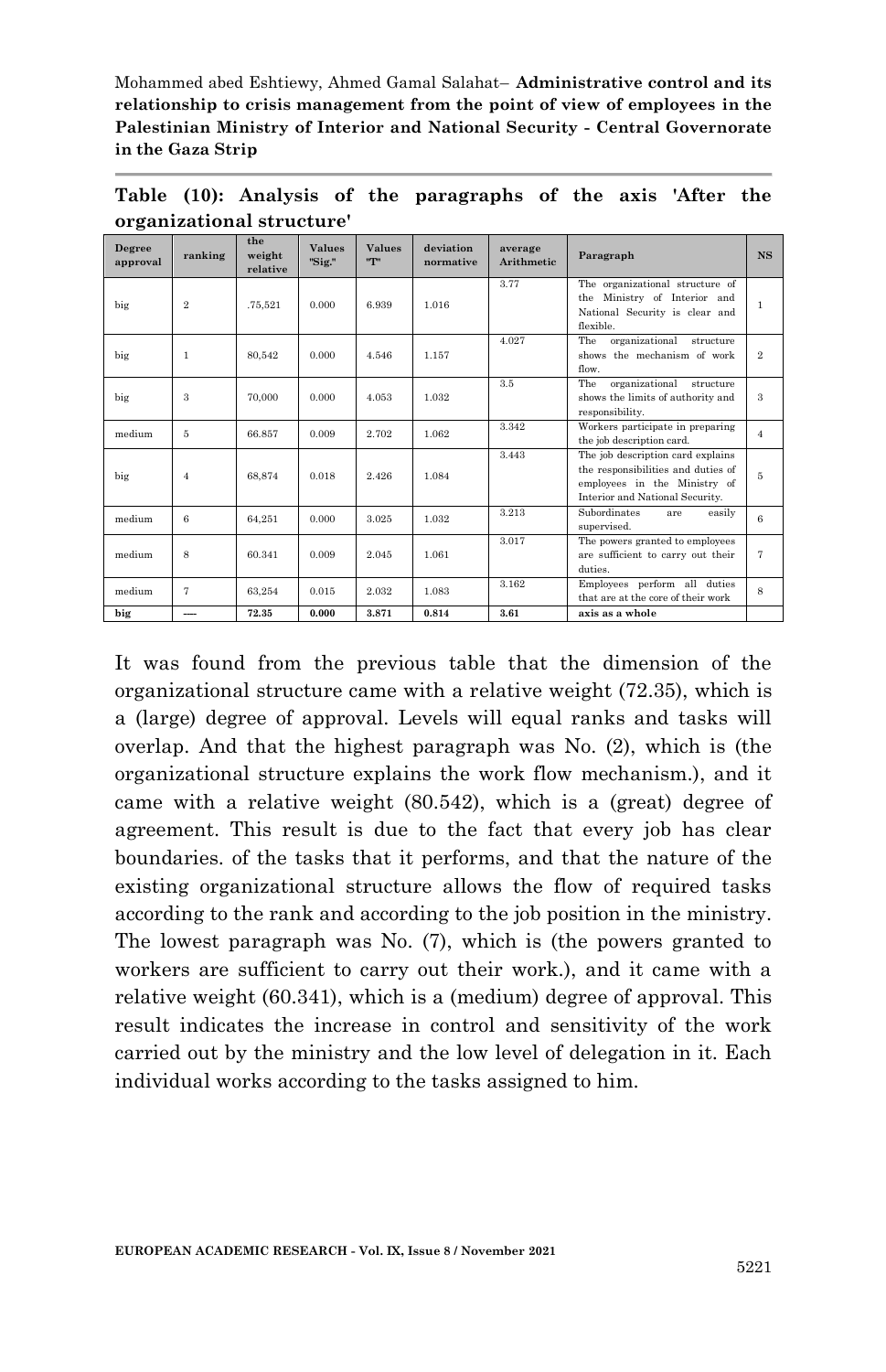| Degree<br>approval | ranking        | the<br>weight<br>relative | <b>Values</b><br>"Sig." | <b>Values</b><br>"T" | deviation<br>normative | average<br>Arithmetic | Paragraph                                                                               | <b>NS</b>      |
|--------------------|----------------|---------------------------|-------------------------|----------------------|------------------------|-----------------------|-----------------------------------------------------------------------------------------|----------------|
| big                | $\overline{2}$ | .75.984                   | 0.000                   | 5.712                | 1.109                  | 3.799                 | Budgeting is used as a control<br>tool                                                  | 1              |
| big                | 5              | 70.857                    | 0.000                   | 4.596                | 0.988                  | 3.542                 | The budget is a true digital<br>translation<br>$\alpha$ f<br>the<br>organization's plan | $\overline{2}$ |
| big                | $\overline{4}$ | 73.714                    | 0.000                   | 5.500                | 1.043                  | 3.685                 | Written management reports<br>are used as a control tool                                | 3              |
| big                | 3              | 74.286                    | 0.000                   | 5.839                | 1.024                  | 3.714                 | The<br>budget regulates<br>the<br>of<br>spending<br>and<br>aspects<br>revenue           | $\overline{4}$ |
| big                | 1              | 77.254                    | 0.000                   | 6.837                | 0.961                  | 3.862                 | Personal observation improves<br>performance                                            | 5              |
| big                | 6              | 70.245                    | 0.000                   | 5.712                | 1.109                  | 3.512                 | Commitment to disburse the<br>monthly budget allocations on<br>time                     | 6              |
| big                | $\overline{7}$ | 69.514                    | 0.000                   | 4.596                | 0.988                  | 3.475                 | observation<br>and<br>Personal<br>management supervision are<br>used as a control tool  | $\tau$         |
| big                | 8              | 69.215                    | 0.000                   | 5.500                | 1.043                  | 3.460                 | The staff looks at the personal<br>observation<br>style<br>with<br>satisfaction         | 8              |
| big                | ---            | 74.42                     | 0.000                   | 6.594                | 0.766                  | 3.720                 | axis as a whole                                                                         |                |

**Table (11): Analysis of axis paragraphs after the tools and controls**

It was found from the previous table that the dimension of the control tools and means came with a relative weight of (74.42), which is a (large) degree of approval. Its practice, and it was found that the highest paragraph was No. (5), which is (personal observation leads to improving performance.), and it came with a relative weight (77.254), which is a degree of approval (great). The ministry is the method of observation, especially since most of its work is in the field, and the monitoring process is carried out by the official to the subordinate in the field. And the lowest paragraph was No. (8), which is (the employees look at the method of personal observation with satisfaction.), and it came with a relative weight (69.215), which is a (great) degree of approval. This is due to the fact that the interaction between the superior and the subordinate is often in the field, and the superior evaluates the subordinate according to what he presents to him in the field.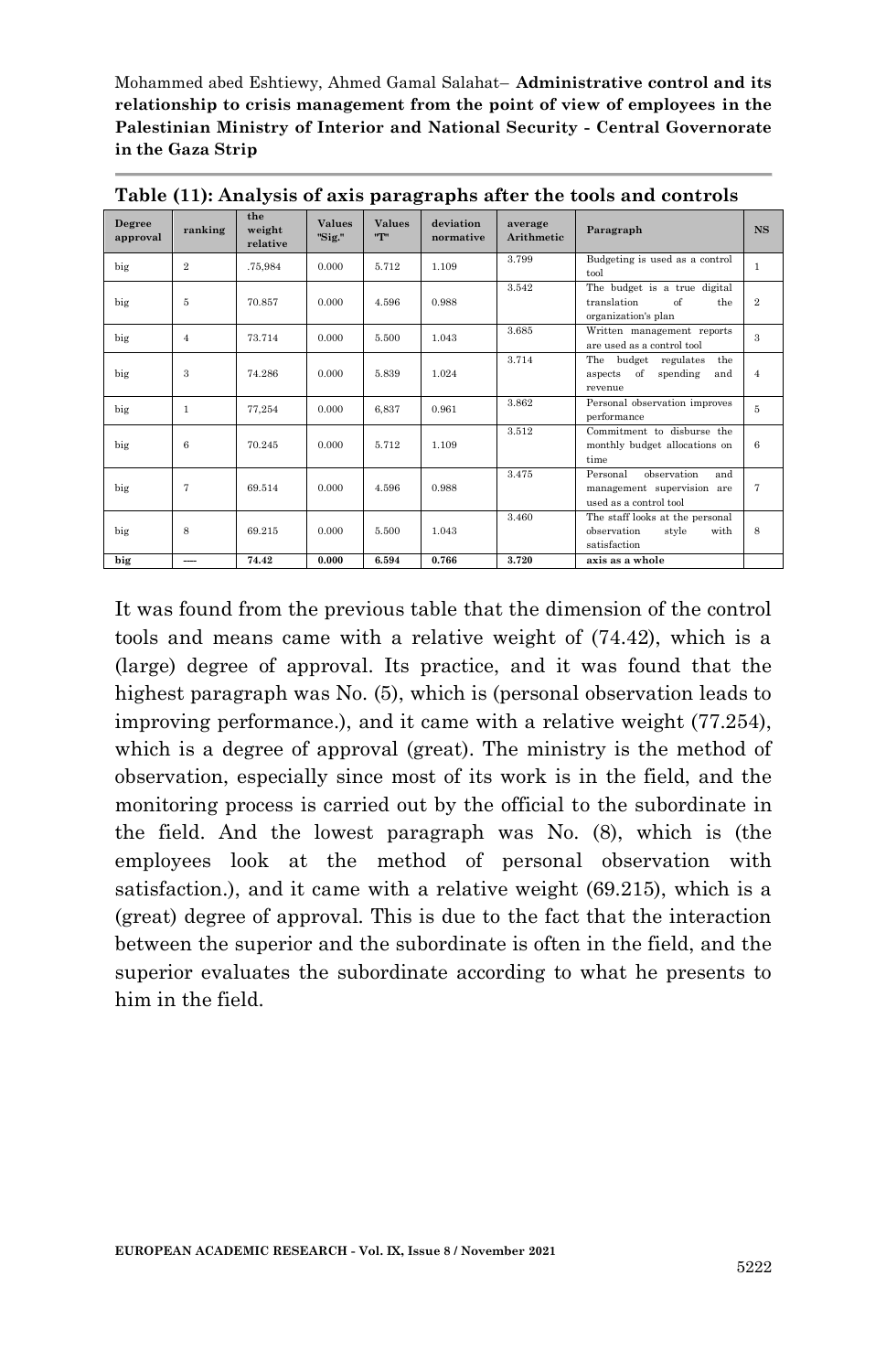| Degree<br>approval | ranking                  | the<br>weight<br>relative | <b>Values</b><br>"Sig." | <b>Values</b><br>"T" | deviation<br>normative | average<br>Arithmetic | Paragraph                                                                                                            | <b>NS</b>      |
|--------------------|--------------------------|---------------------------|-------------------------|----------------------|------------------------|-----------------------|----------------------------------------------------------------------------------------------------------------------|----------------|
| big                | 3                        | .75.631                   | 0.000                   | 7.957                | 0.856                  | 3.781                 | The Ministry's management is<br>aware of the importance of<br>having an integrated control<br>system.                | $\mathbf{1}$   |
| big                | $\mathbf{2}$             | 778.542                   | 0.000                   | 7.527                | 0.842                  | 3.92                  | Oversight is characterized by<br>lightening the burden on those<br>responsible.                                      | $\overline{2}$ |
| big                | $\mathbf{1}$             | 79.514                    | 0.000                   | 4.739                | 0.958                  | 3.97                  | Control provides the timely<br>information needed to make<br>decisions.                                              | 3              |
| big                | $\overline{4}$           | 72.540                    | 0.000                   | 3.932                | 1.003                  | 3.627                 | Oversight is carried out by<br>conscientious<br>elements<br>characterized by honesty and<br>integrity.               | $\overline{4}$ |
| big                | 5                        | 70.654                    | 0.001                   | 3.391                | 1.057                  | 3.53                  | Facilitates<br>communication<br>between the control authorities<br>the<br>different<br>and<br>administrative levels. | 5              |
| big                | 8                        | 69.015                    | 0.000                   | 3.739                | 0.962                  | 3.450                 | The control system provides<br>accurate and clear results.                                                           | 6              |
| big                | 7                        | 69.025                    | 0.000                   | 4.930                | 1.004                  | 3.451                 | The regulatory procedures are<br>flexible.                                                                           | 7              |
| big                | 6                        | 70.125                    | 0.001                   | 4.394                | 1.050                  | 3.506                 | Oversight includes the most<br>appropriate way to deal with<br>deviations in the ministry.                           | 8              |
| big                | $\overline{\phantom{a}}$ | 75.37                     | 0.000                   | 6.172                | 0.654                  | 3.768                 | axis as a whole                                                                                                      |                |

**Table (12): Analysis of the paragraphs of the requirements for achieving effective control**

It was found from the previous table that after the requirements for achieving the effectiveness of control, it came with a relative weight of (75.37), which is a (large) degree of approval. The highest paragraph was No. (3), which is (control provides the necessary information in a timely manner to make decisions), and it came with a relative weight (79,514), which is a (large) degree of agreement. This result is attributed to the importance of the information circulated between the head and subordinate in the ministry when carrying out the required tasks, especially since the most obvious nature taken from the ministry's work is that it works in the security field. The lowest paragraph, No. (6), (the control system provides accurate and clear results), came with a relative weight (69,015), which is an agreement (significant). This result is due to the fact that the control system available in the ministry needs to be further strengthened in order to achieve the highest percentage of the examinees' approval. Despite the obtained percentage, the results provided by the control system are important and can be used in the various fields of work in the ministry.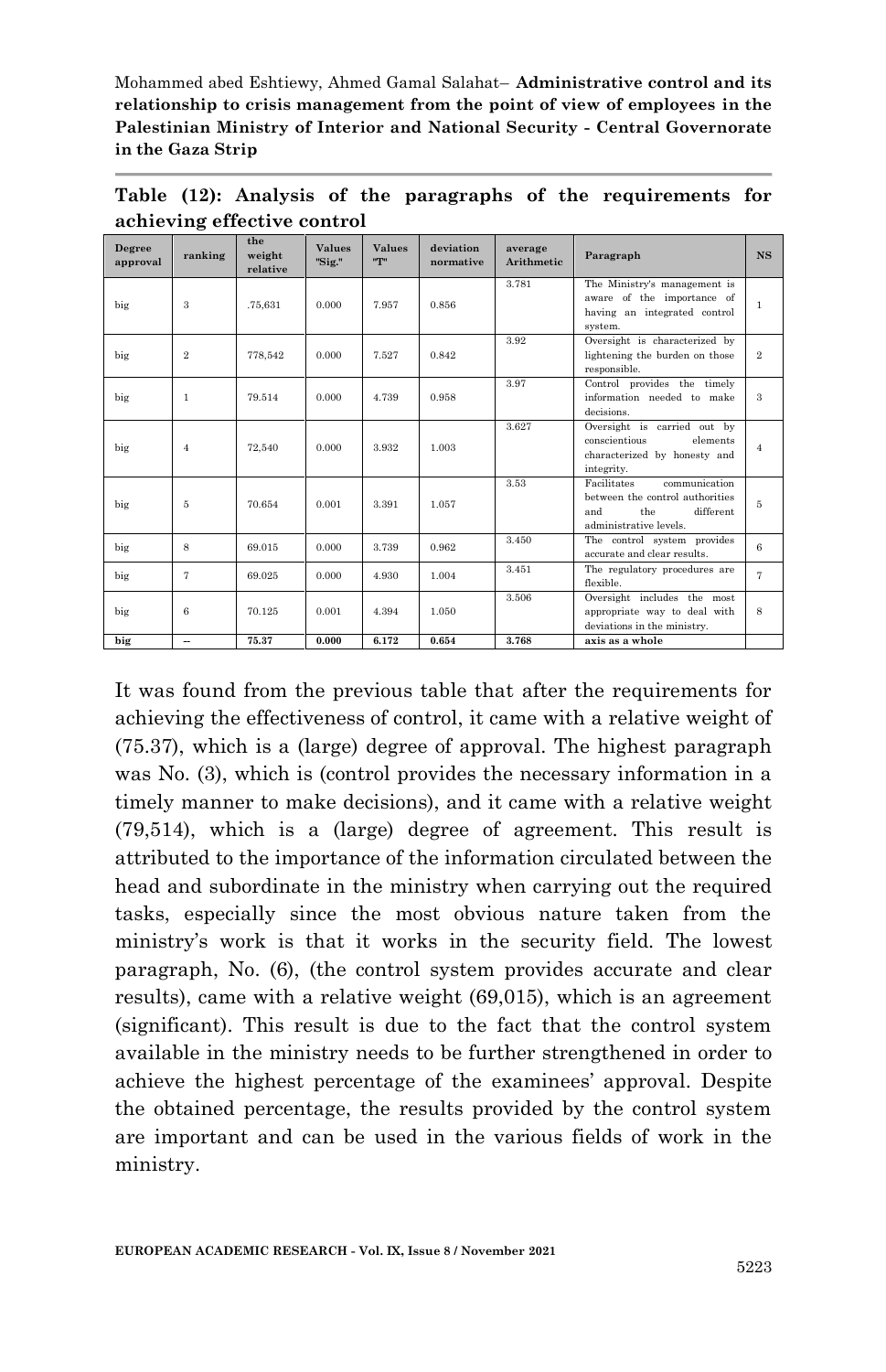**Second: The results of the second question: What is the reality of crisis management from the point of view of workers in the Ministry of Interior and National Security?** This question was answered using a test."T" for one sample, as shown in the following table:

| Degree<br>approval | ranking        | the<br>weight<br>relative | <b>Values</b><br>"Sig." | <b>Values</b><br>ո-րո | deviation<br>normative | average<br>Arithmetic | Paragraph                                                                                                                                         | <b>NS</b>      |
|--------------------|----------------|---------------------------|-------------------------|-----------------------|------------------------|-----------------------|---------------------------------------------------------------------------------------------------------------------------------------------------|----------------|
| big                | $\overline{2}$ | 80,000                    | 0.000                   | 11.274                | 0.742                  | 4.000                 | In times of crisis, the Ministry's<br>administration maintains that<br>the necessary measures are<br>taken to continue work without<br>any delay. | $\mathbf{1}$   |
| big                | 6              | 75.143                    | 0.000                   | 7.104                 | 0.892                  | 3.757                 | The Ministry's administration<br>determines the necessary needs<br>for the various sites affected by<br>the crises.                               | $\overline{2}$ |
| big                | $\overline{4}$ | 76.000                    | 0.000                   | 7.107                 | 0.942                  | 3.800                 | The Ministry's administration<br>is working to take all necessary<br>measures to mitigate the effects<br>of crises.                               | 3              |
| big                | 3              | 76.571                    | 0.000                   | 7.990                 | 0.868                  | 3.829                 | The Ministry's administration<br>initiates media campaigns on<br>the damage caused by crises.                                                     | $\overline{4}$ |
| big                | $\overline{4}$ | 76.000                    | 0.000                   | 6.023                 | 1.111                  | 3.800                 | Available The Ministry has a<br>special section, one of its tasks<br>is to monitor indicators of<br>crises.                                       | 5              |
| big                | $\mathbf{1}$   | 80.286                    | 0.000                   | 8.882                 | 0.955                  | 4.014                 | The<br>took<br>over<br>senior<br>management in the ministry<br>pays attention and support to<br>monitoring indicators of crises.                  | 6              |
| big                | 10             | 71.429                    | 0.000                   | 4.206                 | 1.137                  | 3.571                 | Complete A comprehensive<br>survey of the ministry's work<br>environment<br>to<br>identify<br>indicators of the possibility of<br>crises.         | $\tau$         |
| big                | $\overline{7}$ | .72,571                   | 0.000                   | 5.284                 | 0.995                  | 3.629                 | Complete Survey the work<br>environment of the Ministry on<br>a regular basis to identify<br>indicators of the possibility of<br>crises.          | 8              |
| big                | 9              | 71.714                    | 0.000                   | 4.765                 | 1.028                  | 3.586                 | Complete Regularly surveying<br>the external work environment<br>of the ministry to identify<br>indicators of the possibility of<br>crises        | 9              |
| big                | 8              | 72.000                    | 0.000                   | 4.476                 | 1.122                  | 3.600                 | The Ministry's management is<br>concerned with the processes of<br>classifying<br>and classifying<br>indicators of the occurrence of<br>crises    | 10             |
| big                |                | 73,429                    | 0.000                   | 8.517                 | 0.660                  | 3.671                 | axis as a whole                                                                                                                                   |                |

**Table (13): Analysis of the paragraphs of the crisis management axis**

It has been shown from the previous table that the level of crisis management came with a relative weight (73,429), which is a (large) degree of approval. This result is due to the accumulation of experiences obtained by the workers in the ministry as a result of the successive crises that the Gaza Strip has been exposed to in recent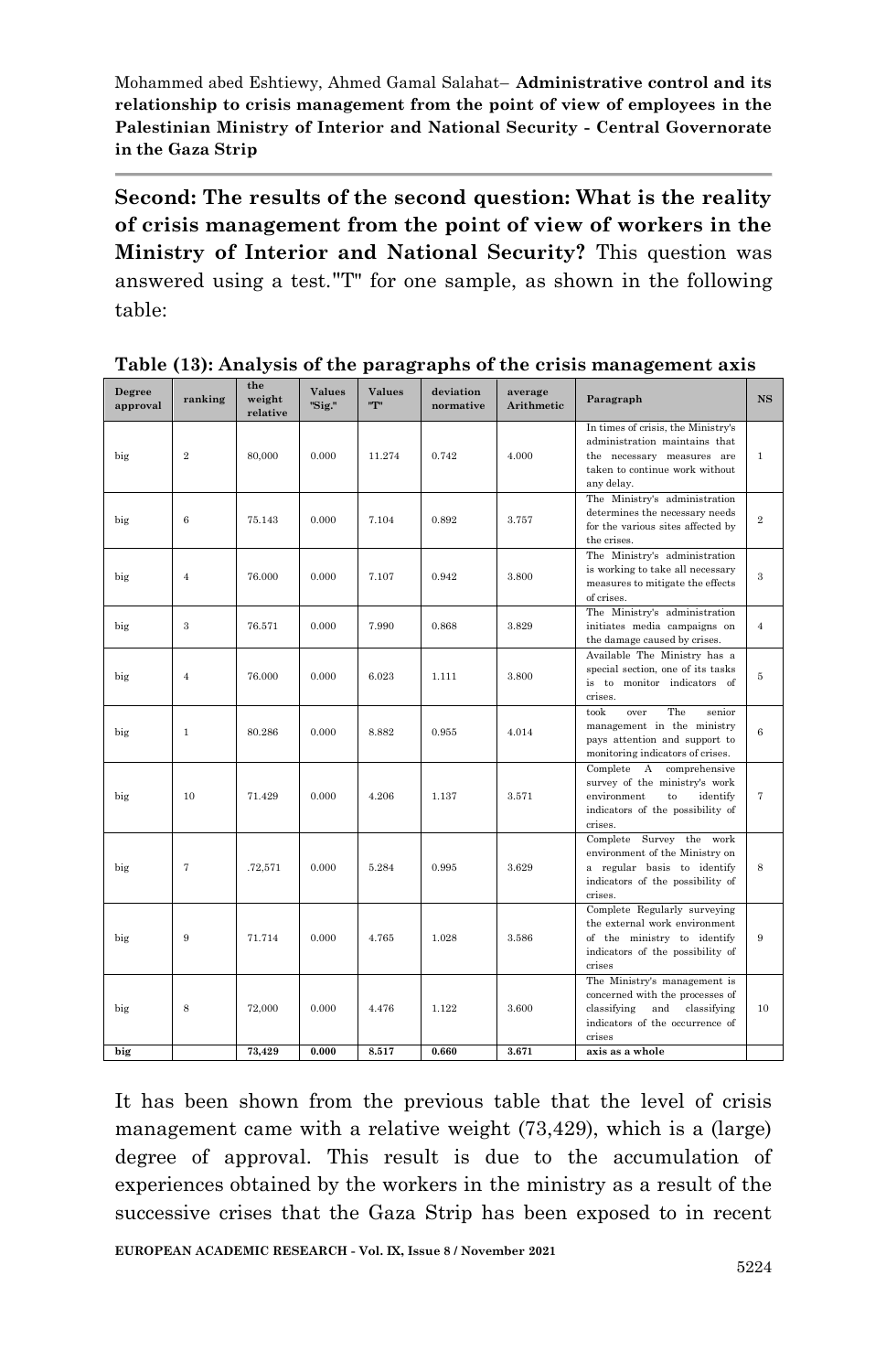years. The Ministry of Interior and National Security played a major role in dealing with these crises, despite the large percentage as a result, there is a margin of (26.571) as well as to enhance the reality of crisis management in the ministry. The highest paragraph No. (6), which is (the top management in the ministry pays attention and support to monitoring indicators of crises), had a relative weight of (80,286), which is a (large) degree of approval. It will trigger events inside the country because the ministry itself is responsible for stabilizing security and achieving safety for all. The lowest paragraph No. (7), which is (the ministry's work environment is comprehensively surveyed to identify indicators of the possibility of crises), came with a relative weight (71.

**The results of the third question: Is there a statistically significant relationship at the significance level (α≤0.05) between administrative control and crisis management from the point of view of workers in the Ministry of Interior and National Security?** To answer this question, the following hypothesis was formulated: There is no statistically significant relationship at the level of significance (**α≤0.05) between administrative control and crisis management from the point of view of workers in the Ministry of Interior and National Security.**

This hypothesis was validated by finding the correlation coefficient, as shown in the following table:

**Table (14) Pearson's correlation coefficient between administrative control and crisis management from the point of view of workers in the Ministry of Interior and National Security**

| Indication level   Values "Sig." |       | correlation coefficient |
|----------------------------------|-------|-------------------------|
| function at 0.01                 | 0.000 | 0.901                   |

It was found from the previous table that the correlation coefficient between administrative control and crisis management from the point of view of workers in the Ministry of Interior and National Security is statistically significant, and this indicates the existence of a statistically significant relationship at the level of  $(\alpha \leq 0.05)$  between administrative control and crisis management from the point of view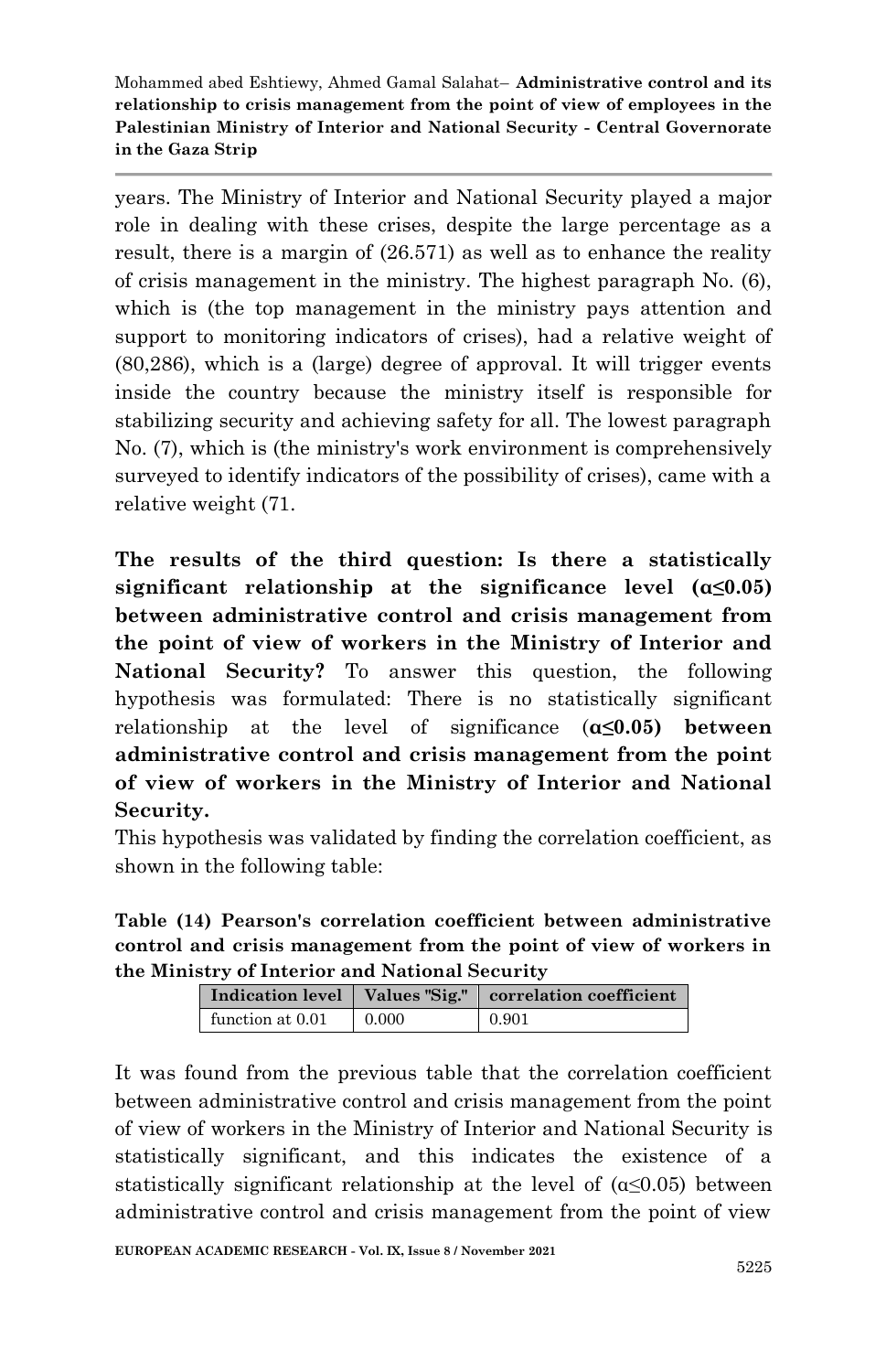of workers in the Ministry of Interior and National Security. This result is due to the fact that the crisis management process requires effective administrative oversight in terms of ensuring the extent to which plans and strategies are implemented when managing crises and how to deal with them properly, and that the presence of court administrative oversight would enhance good work and correct mistakes constantly made, which would help officials when managing crises. Follow it carefully.

**The following sub-hypotheses are derived from the previous main hypothesis:** 

1. **There is no statistically significant relationship at the level of significance (α≤0.05) between the organizational structure and crisis management from the point of view of workers in the Ministry of Interior and National Security**. This hypothesis was verified by finding the correlation coefficient, as shown in the following table:

**Table (15) Pearson's correlation coefficient between organizational structure and crisis management from the point of view of workers in the Ministry of Interior and National Security.**

|                  |       | Indication level   Values "Sig."   correlation coefficient |  |
|------------------|-------|------------------------------------------------------------|--|
| function at 0.01 | 0.000 | 0.774                                                      |  |

It has been shown from the previous table that the correlation coefficient between the organizational structure and crisis management from the point of view of workers in the Ministry of Interior and National Security. Statistically significant, and this indicates that there is a statistically significant relationship at the level of  $(a \leq 0.05)$  between the organizational structure and crisis management from the point of view of workers in the Ministry of Interior and National Security. This result is attributed to the importance of building a sound organizational structure, which is necessary to suit crisis management in terms of the availability of the number of administrative levels and the communication and communication mechanisms between them, and in terms of defining the field of specialization in business and the limits of each job and the tasks required to be implemented.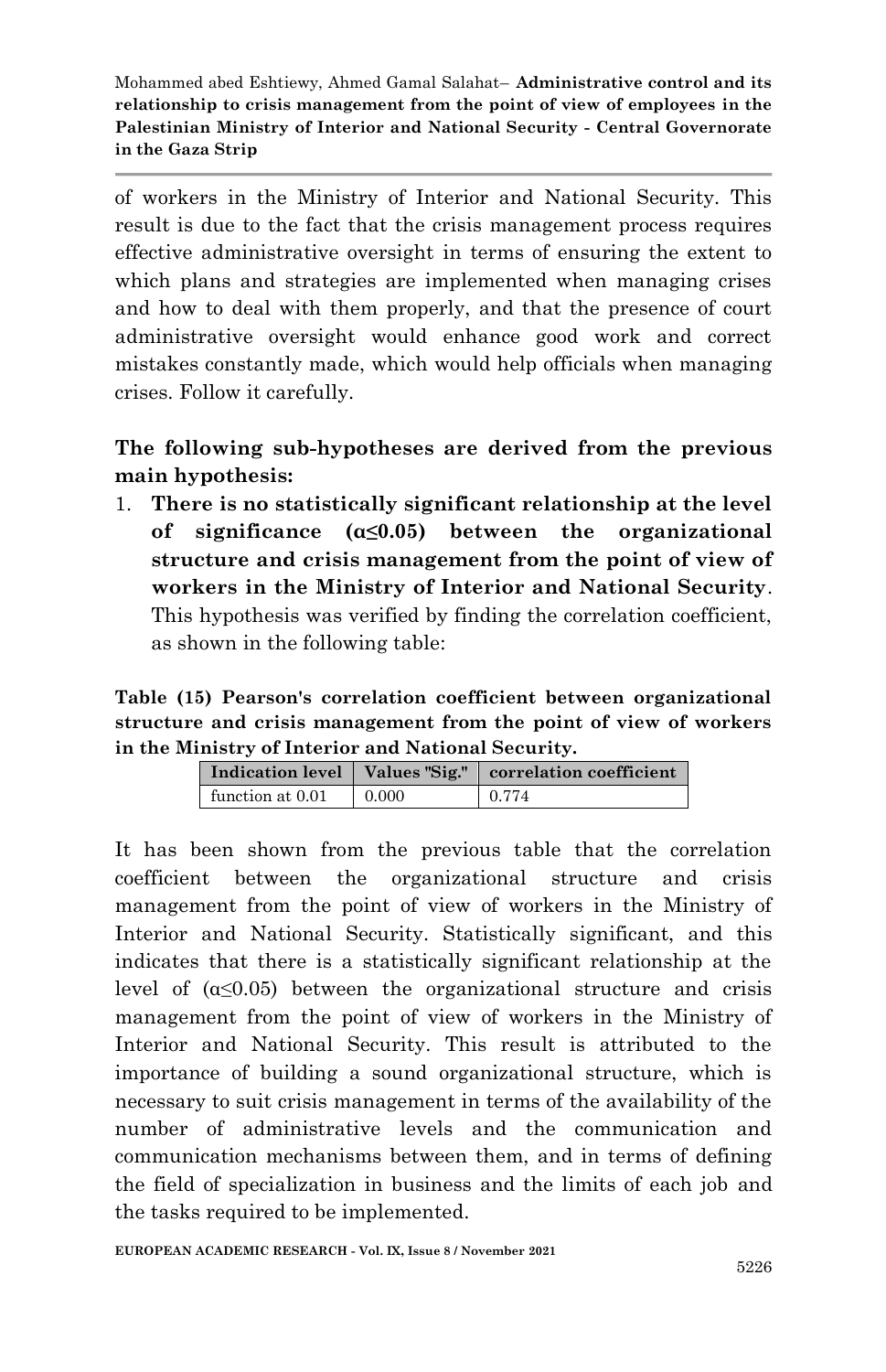2. **There is no statistically significant relationship at the level of significance (α≤0.05) between the tools and means of control and crisis management from the point of view of workers in the Ministry of Interior and National Security.** This hypothesis was verified by finding the correlation coefficient, as shown in the following table:

**Table (16) Pearson's correlation coefficient between the tools and means of control and crisis management from the point of view of workers in the Ministry of Interior and National Security**

|                  |       | .                                                          |
|------------------|-------|------------------------------------------------------------|
|                  |       | Indication level   Values "Sig."   correlation coefficient |
| function at 0.01 | 0.000 | 0.736                                                      |

It was found from the previous table that the correlation coefficient between the tools and means of control and crisis management from the point of view of workers in the Ministry of Interior and National Security is statistically significant, and this indicates the existence of a statistically significant relationship at the level of  $(\alpha \leq 0.05)$  between the tools and means of control and crisis management from the point of view of workers in the Ministry of Interior and National Security. This result is attributed to the control tools and means, which are considered among the basics of effective and sound control work, through which it is possible to monitor the progress of crisis management operations effectively.

**3. There is no statistically significant relationship at the level of significance (α≤0.05) between the requirements to achieve the effectiveness of control and crisis management from the point of view of workers in the Ministry of Interior and National Security**. This hypothesis was verified by finding the correlation coefficient, as shown in the following table: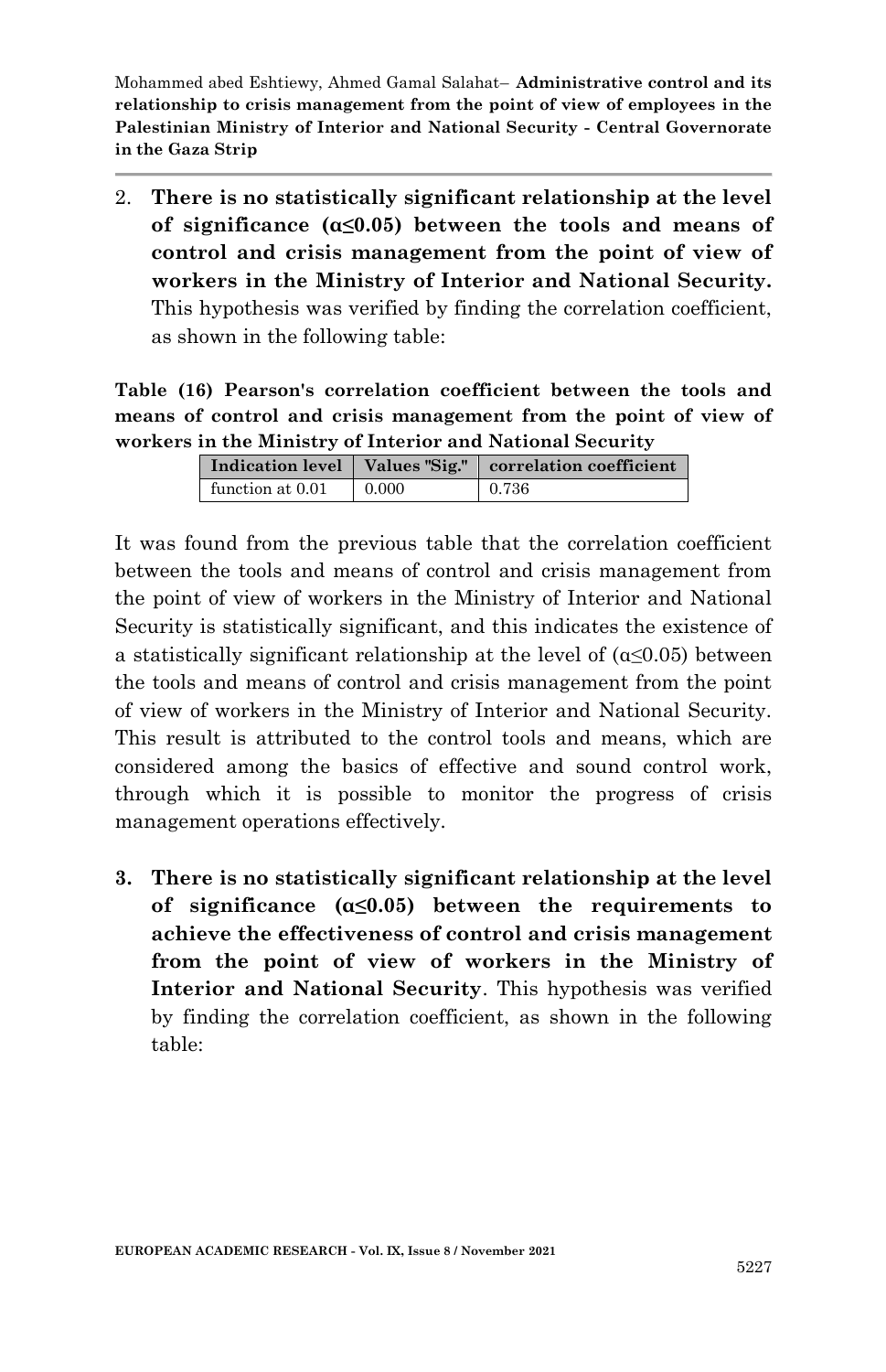**Table (17) Pearson's correlation coefficient between the requirements to achieve the effectiveness of control and crisis management from the point of view of workers in the Ministry of Interior and National Security**

|                  |       | Indication level   Values "Sig."   correlation coefficient |  |
|------------------|-------|------------------------------------------------------------|--|
| function at 0.01 | 0.000 | 0.866                                                      |  |

It was found from the previous table that the correlation coefficient between the requirements to achieve the effectiveness of control and crisis management from the point of view of workers in the Ministry of Interior and National Security is statistically significant, and this indicates the existence of a statistically significant relationship at the level of  $(α \le 0.05)$  between the requirements to achieve the effectiveness of control and crisis management from the point of view of workers in the Ministry of Interior and National Security. This result is attributed to the importance of achieving the requirements for the effectiveness of control, which is considered one of the postulates and basics of sound control work, which is concerned with the environment and procedures of the control work, risk assessment, information and communications applied, and attention to all the internal details of the work. This will be reflected in the ministry's ability to effectively manage crises.

**Fifth: The results of the fourth question: Are there statistically significant differences at the level of significance (α≤0.05) in the responses of the sample members towards the relationship of administrative control with crisis management from the point of view of workers in the Palestinian Ministry of Interior and National Security - Central Governorate in the Gaza Strip according to the variables (gender, age, years of service)?** To answer this question, the following hypothesis was formulated:

**There are no statistically significant differences at the level of significance (α≤0.05) between the responses of the study sample members towards the relationship of administrative control with crisis management from the point of view of workers in the Palestinian Ministry of Interior and National Security - Central Governorate in the Gaza Strip due to the**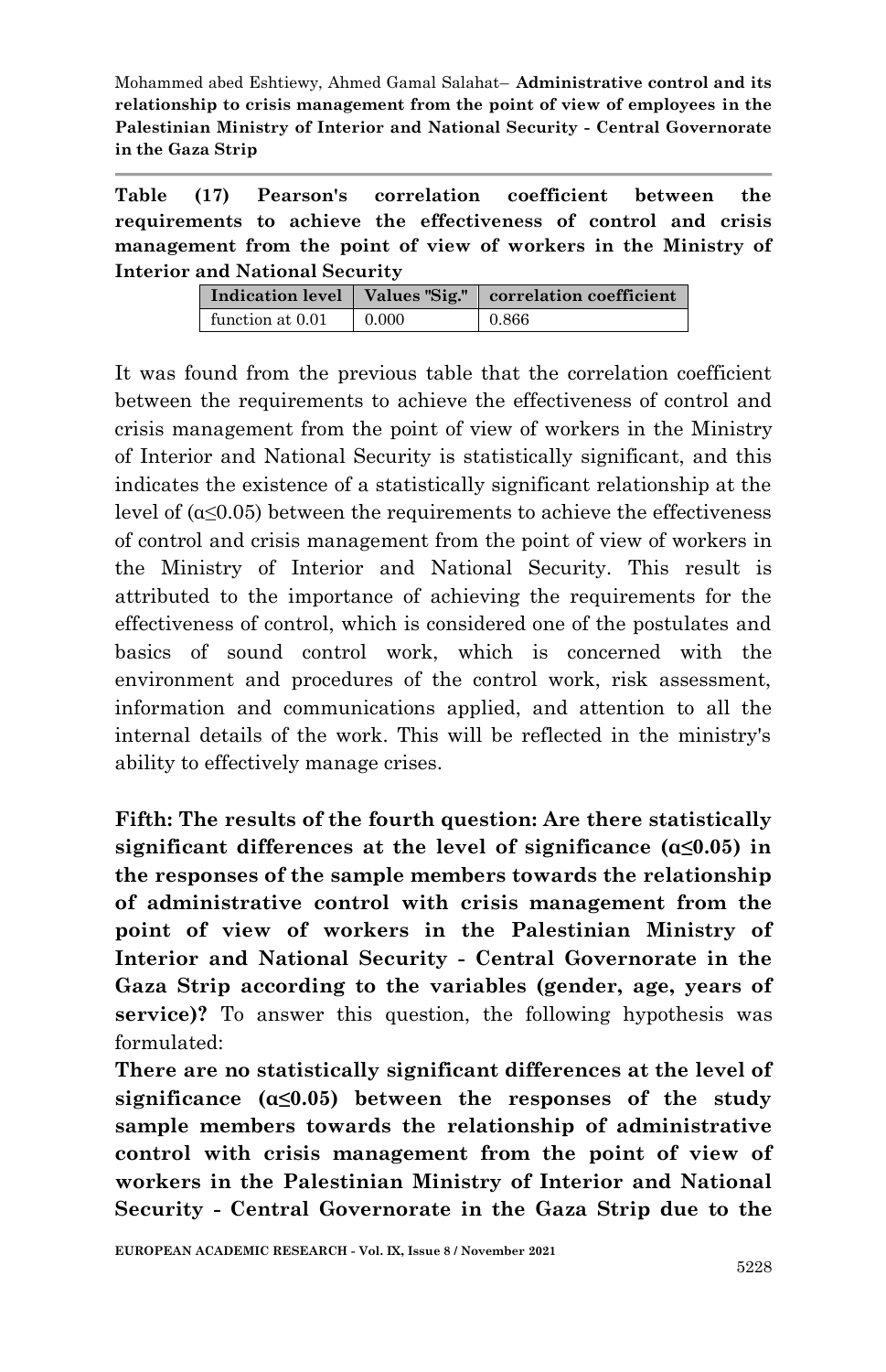**variables: (gender, age, number of years of service).** The following sub-hypotheses are derived from the previous main hypothesis:

1. **There are no statistically significant differences at the level of significance (α≤0.05) between the responses of the study sample members towards the relationship of administrative control with crisis management from the point of view of workers in the Palestinian Ministry of Interior and National Security - Central Governorate in the Gaza Strip due to the gender variable.** This hypothesis was validated by. test T-Test, as shown in the following table:

| indication  | <b>Values</b><br>Sig." | <b>Values</b><br>$n_{\text{min}}$ | deviation<br>normative | average<br><b>Arithmetic</b> | the<br>number | sex      | the hub        |
|-------------|------------------------|-----------------------------------|------------------------|------------------------------|---------------|----------|----------------|
| nonfunction | 0.538                  | $-0.619$                          | 0.618                  | 3.480                        | 85            | Male     | Administrative |
|             |                        |                                   | 0.707                  | 3.578                        | 15th          | feminine | Oversight      |
| nonfunction | 0.840                  | 0.202                             | 0.641                  | 3.687                        | 85            | Male     | Crisis         |
|             |                        |                                   | 0.688                  | 3.655                        | 15th          | feminine | Management     |

**Table (18): differences in relation to the gender variable**

\* Values "T" tabular at the degree of freedom (98) and at the level of significance (0.05)  $= (2,000)$ 

It has been shown from the previous table that the value of The calculated T" is less than the tabular "T" value in the administrative control axis, and this indicates that there are no statistically significant differences at the level of significance ( $\alpha \leq 0.05$ ) between the responses of the study sample members about administrative control due to the gender variable. And that the calculated "T" value is less than the tabular "T" value in the crisis management axis, and this indicates that there are no statistically significant differences at the level of significance  $(\alpha \leq 0.05)$  among the responses of the study sample members towards crisis management due to the gender variable. This result is attributed to the gender variable that does not affect security work, as the requirements of many aspects of security work in the Ministry of Interior and National Security are based on the same principles and foundations for both genders in terms of tasks and duties.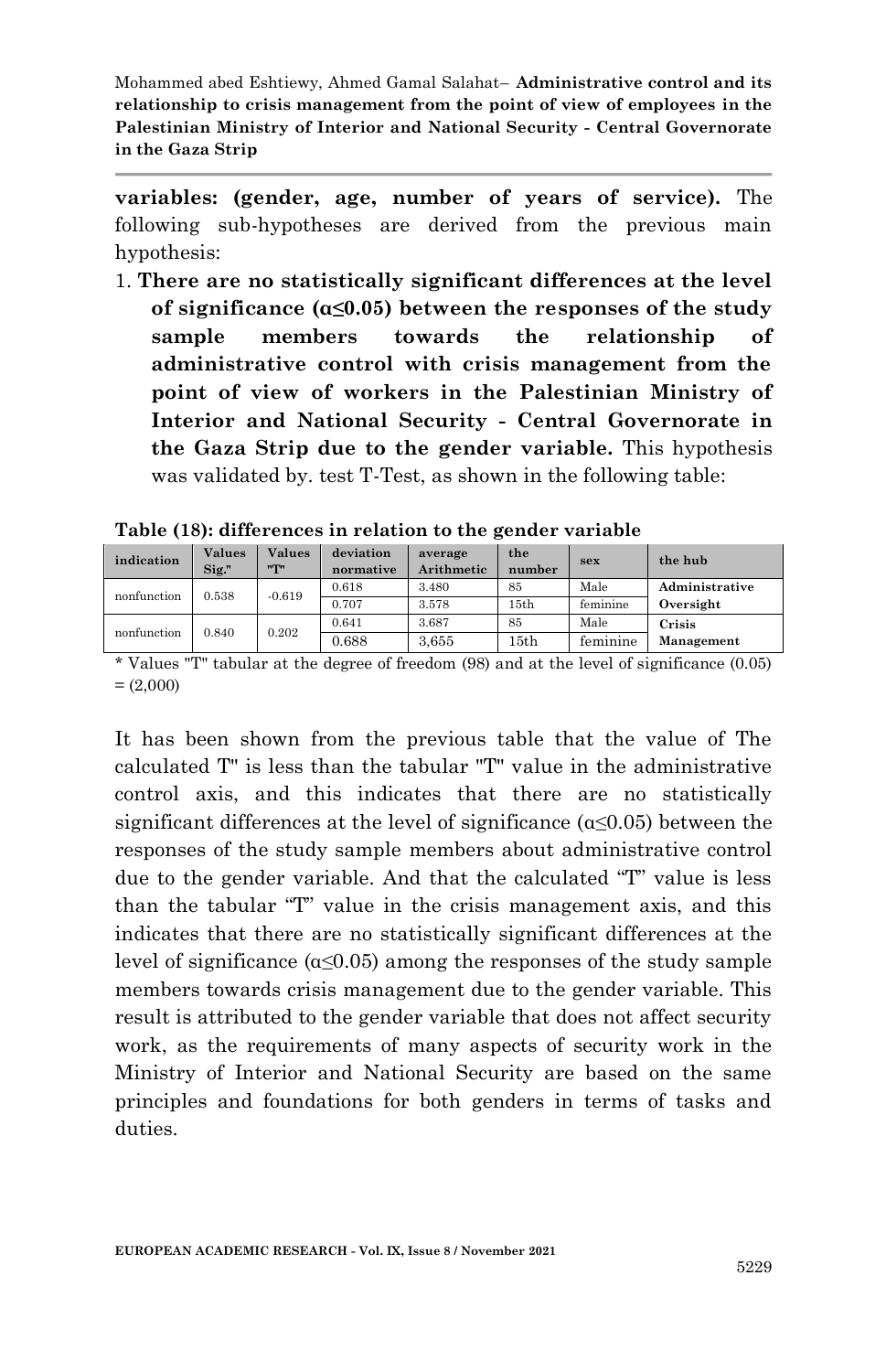2. **There are no statistically significant differences at the level of significance (α≤0.05) between the responses of the study sample members towards the relationship of administrative control with crisis management from the point of view of workers in the Palestinian Ministry of Interior and National Security - Central Governorate in the Gaza Strip due to the age variable**. This hypothesis was validated by. test One-Way ANOVA, as shown in the following table:

| level<br>indication | <b>Values</b><br>$\mathrm{Sig}$ ." | <b>Values</b><br>"F" | deviation<br>normative | average<br>Arithmetic | the<br>number | Age          | the hub        |
|---------------------|------------------------------------|----------------------|------------------------|-----------------------|---------------|--------------|----------------|
|                     |                                    |                      | 0.704                  | 3.466                 | 17            | less than 25 | Administrative |
| nonfunction         | 0.077                              | 2.665                | 0.610                  | 3.614                 | 50            | 25-36        | Oversight      |
|                     |                                    |                      | 0.199                  | 2.578                 | 33            | 37-and above |                |
|                     |                                    |                      | 0.677                  | 3.575                 | 17            | less than 25 | Crisis         |
| nonfunction         | 0.076                              | 2.685                | 0.630                  | 3.777                 | 50            | 25-36        | Management     |
|                     |                                    |                      | 0.094                  | 2.800                 | 33            | 37-and above |                |

**Table (19): differences in relation to the age variable**

\* Values "F" tabular at the degree of freedom (2, 97) and at the level of significance  $(0.05) = (3.130)$ 

It has been shown from the previous table that the value of The calculated F is less than the tabular F value in the administrative control axis, and this indicates that there are no statistically significant differences at the level of significance  $(\alpha \le 0.05)$  between the responses of the study sample members about administrative control due to the age variable. This result is due to the fact that the tasks in the field of work of the Ministry of Interior are specialized tasks, and the workers in each field in it have been appointed according to the requirements of the job, which determines the ages of those affiliated with this work as a job requirement upon appointment, and accordingly, any task that is required to be carried out by these specialized workers is subject to For specialized administrative control and does not differentiate between age groups. How much was the calculated "F" value less than the tabular "F" value in the crisis management axis, and this indicates that there are no statistically significant differences at the level of significance  $(\alpha \leq 0.05)$  between the responses of the study sample members about crisis management due to the age variable. This result is due to the fact that when the crisis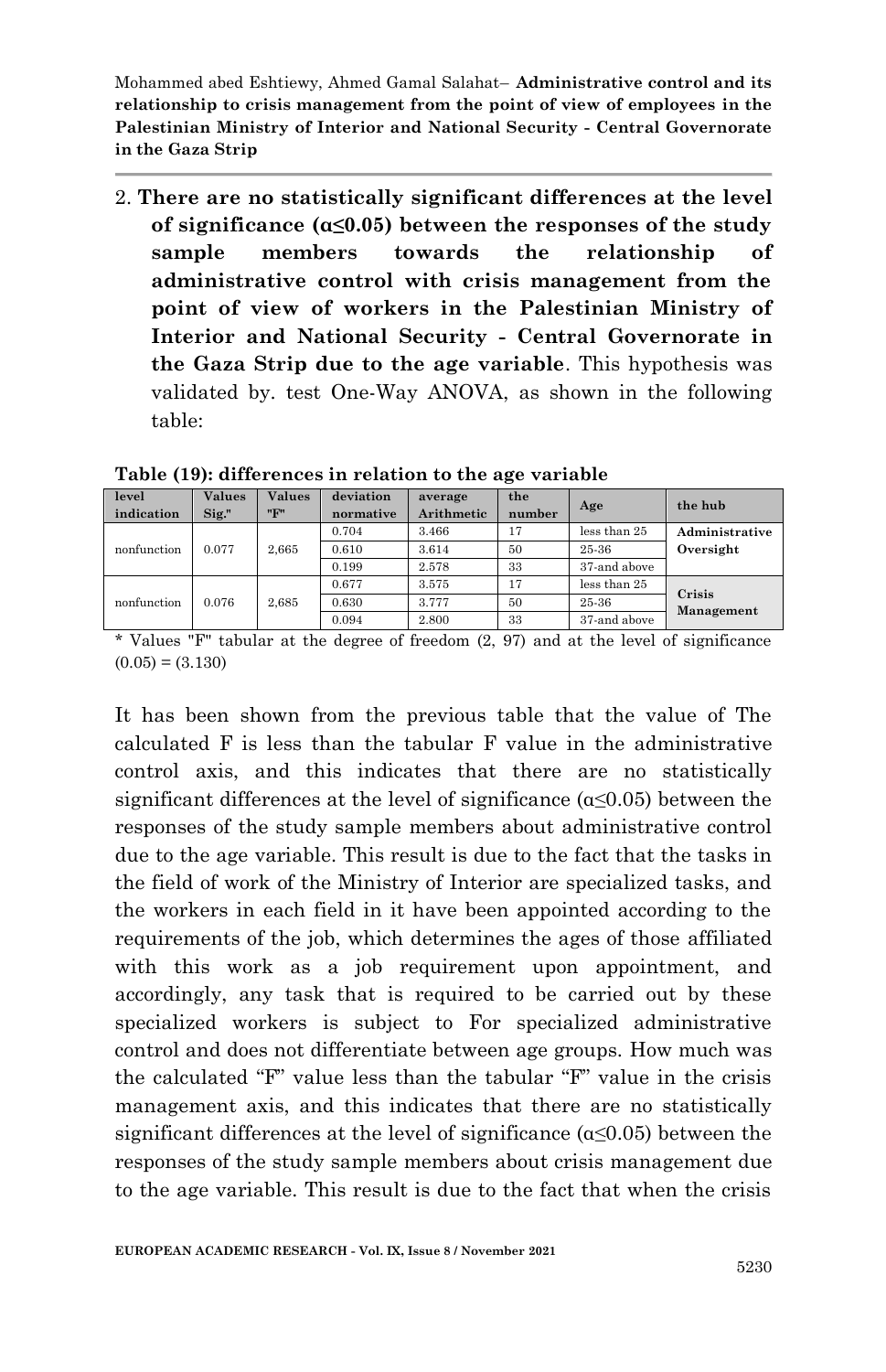occurs, the ministry needs all its employees and without differentiating their ages, above which there is the need for everyone to contribute to controlling and eliminating the crisis.

3. **There are no statistically significant differences at the level of significance (α≤0.05) between the responses of the study sample members towards the relationship of administrative control with crisis management from the point of view of workers in the Palestinian Ministry of Interior and National Security - Central Governorate in the Gaza Strip due to the variable number of years of service.** This hypothesis was validated by. test One-Way ANOVA, as shown in the following table:

**Table (20): the differences in relation to the variable number of years of service**

| level<br>indication | <b>Values</b><br>Sig." | <b>Values</b><br>"F" | deviation<br>normative | average<br>Arithmetic | the<br>number | Number of years of service     | the hub        |
|---------------------|------------------------|----------------------|------------------------|-----------------------|---------------|--------------------------------|----------------|
|                     |                        |                      | 0.613                  | 3.888                 | 22            | less than 5 years              | Administrative |
| function            | 0.004                  | 4.952                | 0.577                  | 3.348                 | 61            | From 5- Less than 16 years old | Oversight      |
|                     |                        |                      | 0.694                  | 3.228                 | 17            | 17 years old - and up          |                |
|                     |                        |                      | 0.643                  | 3.962                 | 22            | less than 5 years              | Crisis         |
| function            | 0.015                  | 3.740                | 0.596                  | 3.564                 | 61            | From 5- Less than 16 years old | Management     |
|                     |                        |                      | 0.679                  | 3.297                 | 17            | 17 years old - and up          |                |

\* Values "F" tabular at the degree of freedom (2, 97) and at the level of significance  $(0.05) = (2.740)$ 

It has been shown from the previous table that the value of The calculated F is greater than the tabular F value in the administrative control axis, and this indicates the presence of statistically significant differences at the level of significance  $(\alpha \leq 0.05)$  between the responses of the study sample members about administrative control as well as about crisis management due to the variable number of years of service, came in favor of those whose number of years of service (from 5- less than 10 years). This result is due to the fact that the workers in this period have realized and become acquainted with the existing systems, labor laws and control systems, as well as the ways, capabilities and methods of dealing with the crises that occur, especially since after this period of work they have known the limits of their powers and their dealings with events, and their affiliation with the Ministry has already The matter increased, which prompted them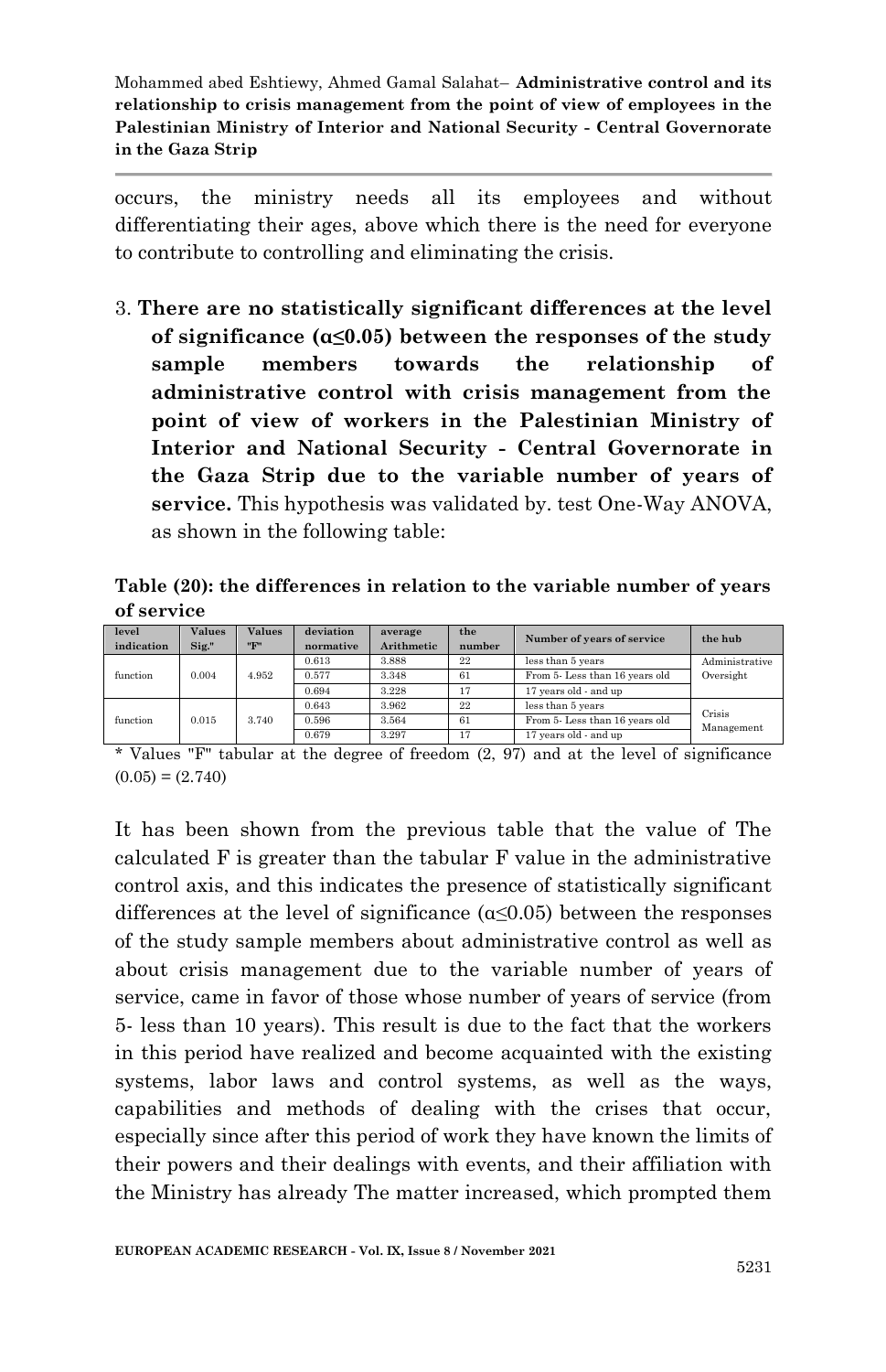to comply with the oversight bodies in them and to deal and solve any of the crises that occurred.

### **RESULTS:**

The reality of the application of administrative control from the point of view of the employees of the Ministry of Interior and National Security came with a relative weight of (71.32), which is a (large) degree of approval.

The degree of approval of the sample members towards the dimension of the organizational structure came with a relative weight of (72.35), which is a (significant) degree of approval.

The degree of approval of the sample members towards the dimension of the control tools and means came with a relative weight of (74.42), which is a (significant) degree of approval.

The degree of approval of the sample members towards the dimension of the requirements to achieve the effectiveness of the control came with a relative weight of (75.37), which is a (significant) degree of approval.

There is a statistically significant relationship between administrative control and crisis management from the point of view of workers in the Ministry of Interior and National Security, where the correlation coefficient was (90.1%).

There is a statistically significant relationship between the organizational structure and crisis management from the point of view of workers in the Ministry of Interior and National Security, where the correlation coefficient was (77.4%).

There is a statistically significant relationship between the tools and means of control and crisis management from the point of view of workers in the Ministry of Interior and National Security, where the correlation coefficient was (73.6%).

There is a statistically significant relationship between the requirements to achieve the effectiveness of control and crisis management from the point of view of workers in the Ministry of Interior and National Security, where the correlation coefficient was (86.6%).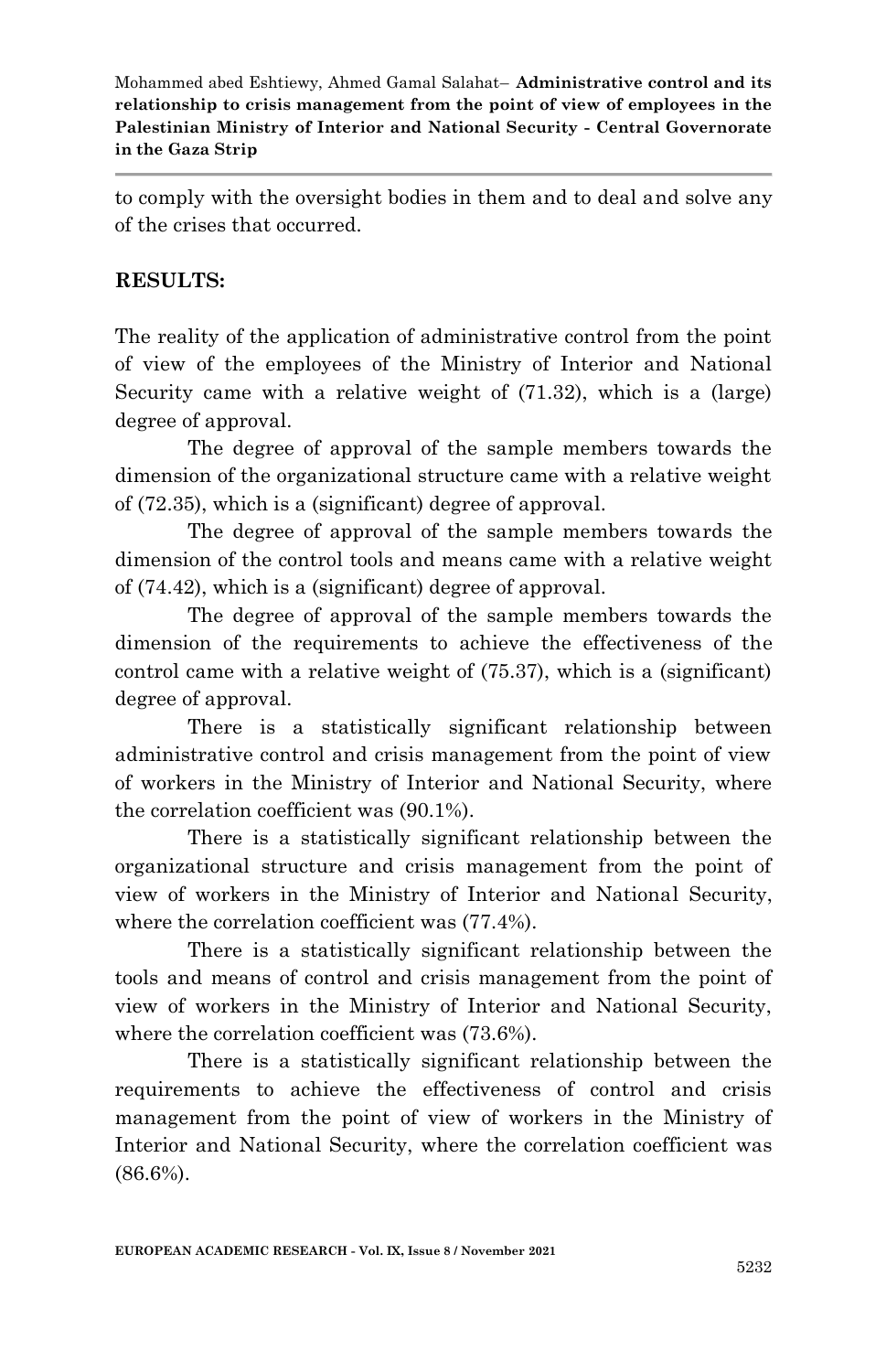There are no statistically significant differences at the level of significance  $(\alpha \leq 0.05)$  between the responses of the study sample members about administrative control and its relationship to crisis management from the point of view of workers in the Ministry of Interior and National Security due to the variables: (gender, age).

There are statistically significant differences at the level of significance  $(\alpha \leq 0.05)$  between the responses of the study sample members about administrative control and its relationship to crisis management from the point of view of workers in the Ministry of Interior and National Security due to the variables: (number of years of service). And in favor of those whose number of years of service (from 5 to less than 10 years).

### **STUDY RECOMMENDATIONS:**

Giving sufficient powers to employees to carry out their work, provided that the tasks comply with the requirements of the job, through the distribution of tasks and jobs among the employees of the Ministry of Interior.

The need to focus on the use of personal observation and administrative supervision as a control tool, through the practical application of the principles and theories of successful management control.

The control procedures should be flexible, and include the most appropriate ways to address deviations in the ministry, by educating employees about the importance of supervisory work.

Necessity A comprehensive survey of the ministry's work environment to identify indicators of the possibility of crises, from daily studies of the course of events and facts around the ministry.

The need for the Ministry's management to be concerned with the processes of classifying and classifying the indicators of the occurrence of crises, by storing information on a daily basis in computers and a practical study of all crises that occur.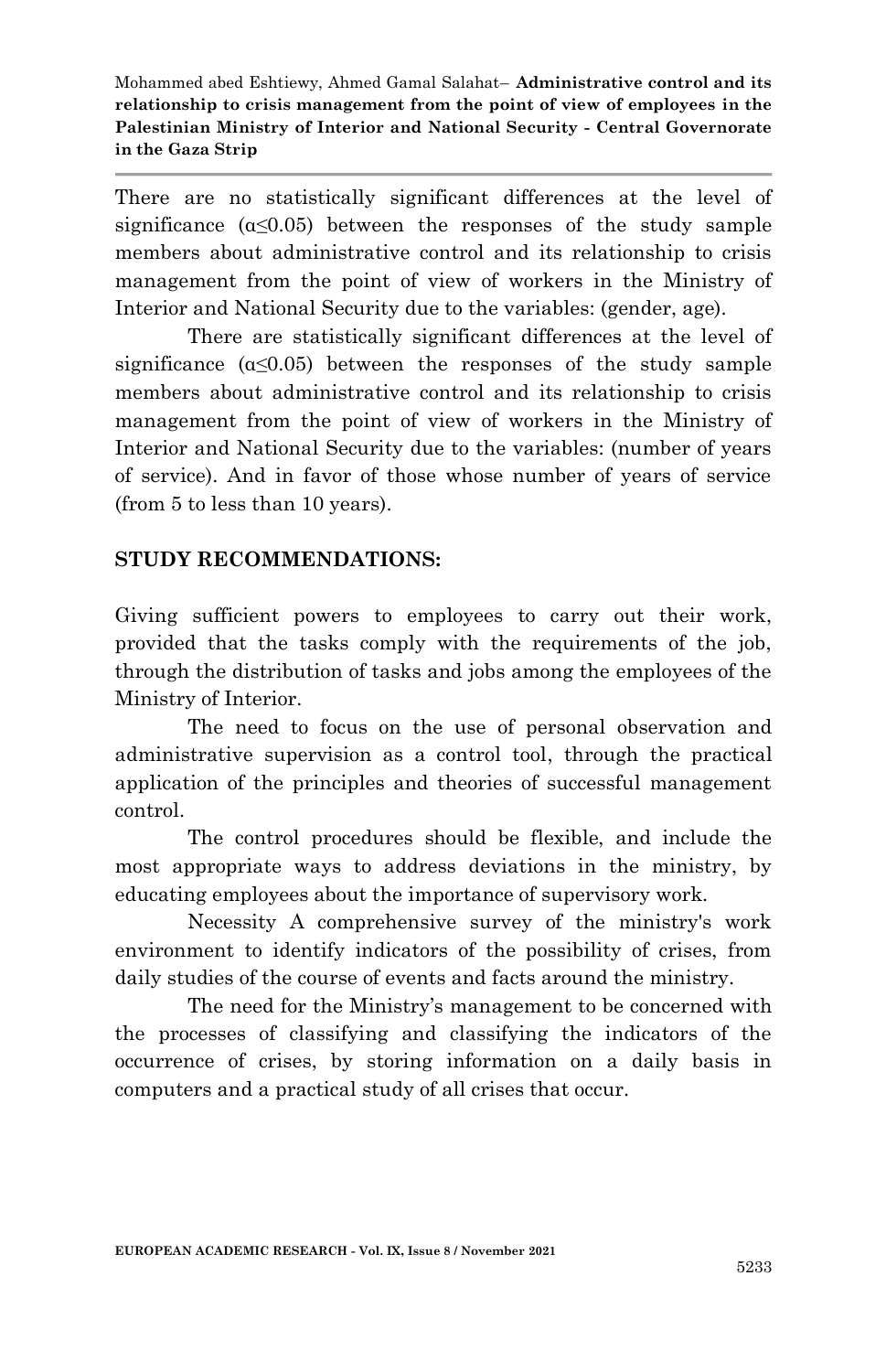#### **LIST OF SOURCES AND REFERENCES**

- 1. Ibrahim, Refaat Abd Halim (2020): **Managing Creativity organizational**. Cairo: The Organization Arabia for development administrative.
- 2. Abu Salut, Wael Abdul Hadi (2021): **The role of intellectual capital in managing health crises in a Palestinian Ministry of Health**  Unpublished Master's Thesis, Al-Aqsa University, Gaza, Palestine.
- 3. Ahmed Ibrahim Ahmad (2019): "**Management crises: Causes and treatment** Cairo, Arab Thought House.Public Relations Department of the Ministry of Interior and National Security, 2021, accessed on 20/6/2021, available via the link:<https://moi.gov.ps/Home/Index/>
- 4. Al-Araj, Ahmed Kamal Moustafa (2020) "**The role of administrative control in improving the level of administrative performance in the Palestinian police force"**, Unpublished Master's Thesis, Al-Aqsa University, Gaza, Palestine.
- 5. Al-Araji, Asim Muhammad and Daqamseh, Mamoun Mohammed (2018): "Management **crises: A field study of the availability of management elements crises of The viewpoint of workers in supervisory jobs in the Greater Amman Municipality** Riyadh, Institute of Public Administration. folder 39, the number 4.
- 6. Tawfik, Abdel-Rahman (2016): **Crisis Management**: Planning for What Might Not Happen, Cairo, Professional Management Experience Center (PMIC).
- 7. Al-Salami, Ali; Al-Abadla, Mahmoud; Al-Damiri, Abdullah; Al-Hasanat, Montaser (2017): **Fundamentals of Management**, Faculty of Commerce, Cairo University, Cairo, Egypt.
- 8. Salwar, Abu al-Qasim, and friend Rahma Ziyad Mahmoud(2019). **The role of administrative control in the efficiency of job performance in the Sudanese industrial sector**, a case study of the Nile Paints Company in Khartoum State, Journal of the College of Administrative and Financial Sciences, No. 2, pp. 110-128.
- 9. Amer, forgive (2020): **International Business Administration**, Dar Al-Fikr Publishers and Distributors: Amman, Jordan.
- 10. Ezz El-Din, Ahmed glory (2018): Management **crises in terrorist event** Riyadh, Naif Arab Academy for Security Sciences, Riyadh
- 11. Aliwa, El-Sayed (2018): **Crisis Management in Hospitals**, Itrak for printing, publishing and distribution. Cairo.
- 12. Omran, Sobhi (2017): **Evolution of Thought and Administrative Activities**, Al-Hamid House and Library for Publishing and Distribution: Amman, Jordan.
- 13. Amira, Adel (2020) "**Administrative Control in the Field of Preparation and Reconstruction."** Unpublished Master's Thesis, Kasdi-Merbah University, Algeria.
- 14. Al-Farra, Majed Mohammed; Shaheen, SamarMohammed (2009) **"The Reality of Internal Administrative Control in Civil Organizations in**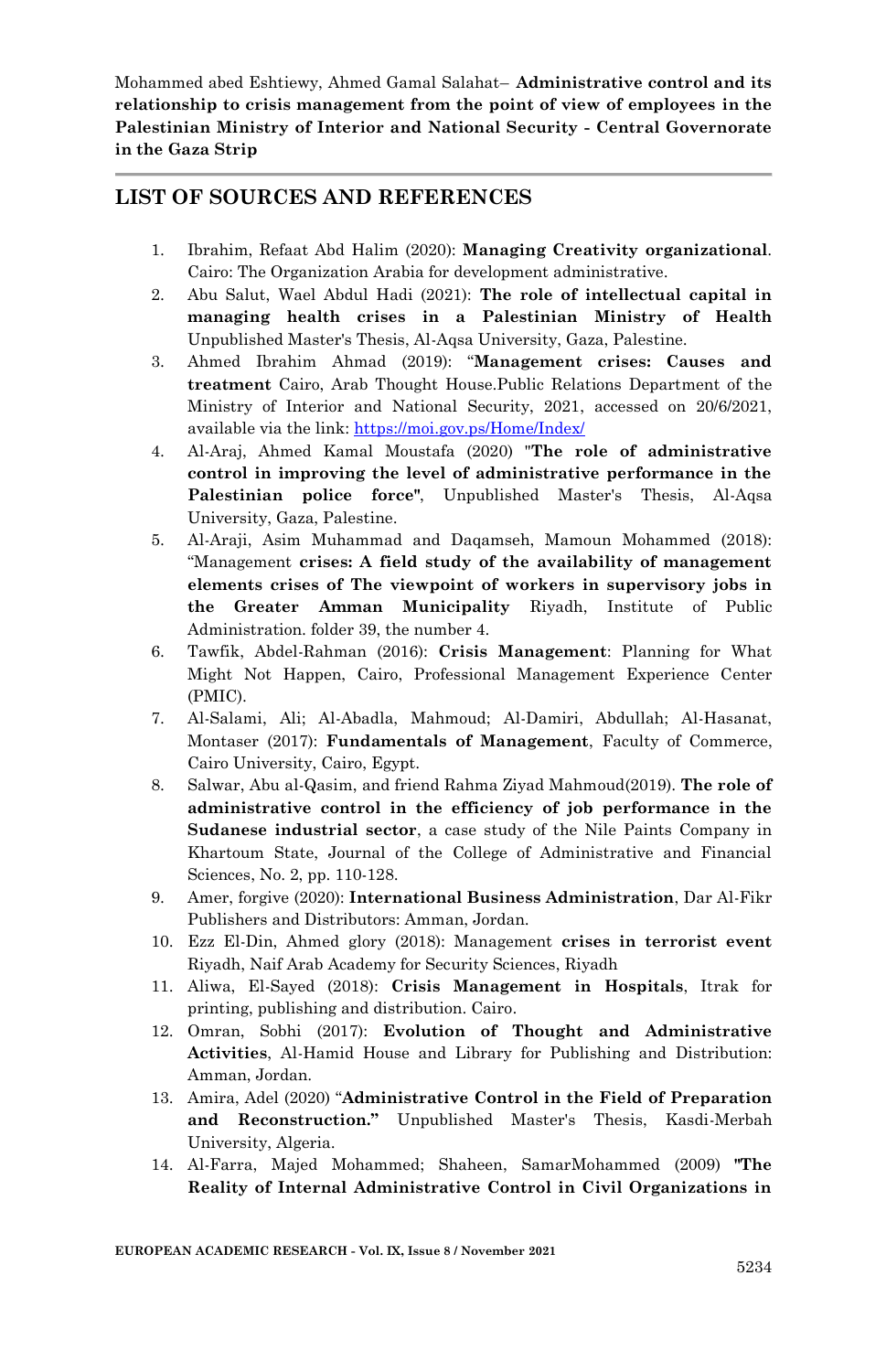> **the Gaza Strip"** Journal of the Islamic University (Series of Human Studies) Volume Seventeen, Issue Two, Pg. 571-pg. 596, Gaza Palestine.

- 15. Mahmoud Alaa Religion (2018): **Management of Organizations**,Dar Safaa for Publishing and Distribution: Amman, Jordan.
- 16. Mukhaimer, Catherine Waleed (2021): role **Public Relations in Management crises in Palestinian government institutions**Unpublished Master's Thesis, Al-Aqsa University, Gaza, Palestine.
- 17. Al-Mallahi, Ahmed Kamal Mustafa (2016). **The role of administrative control in improving the level of administrative performance in the Palestinian police force**, an unpublished master's thesis, specialization in leadership and management, the joint program between the Academy of Management and Politics and Al-Aqsa University, Gaza, Palestine.
- 18. Michael, handsome Nadi (2021): **The role of social awareness in the face of Crises and disasters Environmental: A field study of the role of social awareness in facing the environmental pollution crisis in the city of Minya**, the tenth annual management conference Crises and disasters environmental, folder1.
- 19. Naser, Hesham (2018): **Contemporary management between theory and practice**, Osama House for Publishing and Distribution: Ammaan Jordan.hold me,right NowAjeeb Mustafa; ThaandR.
- 20. Sabri Al-Ghabban (2010) "**The role of internal control under the electronic accounting information system**, an applied study on a sample of banks in the Kurdistan region - Iraq." Journal of Human Sciences, Issue 45, Baghdad, Iraq.

#### **Foreign references:**

- 1. Alghamdi, Samyah Saad Bakeet Mohamed & Areej Abdulrahman Nasser Alshamasi (2021). **The Reality of The Practice of Crisis Management** at King Abdulaziz University – A Field Study at King Abdulaziz University, Journal of Risk & Crisis Management, Volume  $(3)$ , Issue  $(1)$ , P:  $1-18$
- 2. Alvinius Aida, Edward Deverell & Susanne Hede(2020) **A Gender Perspective on Temporary Organizations in Crisis Management**, published by Informa UK Limited, trading as Taylor & Francis Group, on Temporary Organizations in Crisis Management, NORA - Nordic Journal of Feminist and Gender Research , To link to this articl[e:https://doi.org/10.1080/08038740.2020.1785008.](https://doi.org/10.1080/08038740.2020.1785008)
- 3. Diachenko Svitlana & and Volodymyr Buha(2021). **Improving administrative control over the legality of local government decisions**, National Academy for Public Administration under the President of Ukraine, Ukraine, Donetsk State University of Internal Affairs, Ukraine, E3S Web of Conferences 284, 07001 (2021) TPACEE-2021[,https://doi.org/10.1051/e3sconf/202128407001.](https://doi.org/10.1051/e3sconf/202128407001)
- 4. Hilat Ramzi Mahmoud Nayef, Ayman Atallah Ahmad Hammouri (2021) **Administrative control authority in maintaining public health under exceptional circumstances (Corona Model**), Turkish Journal of